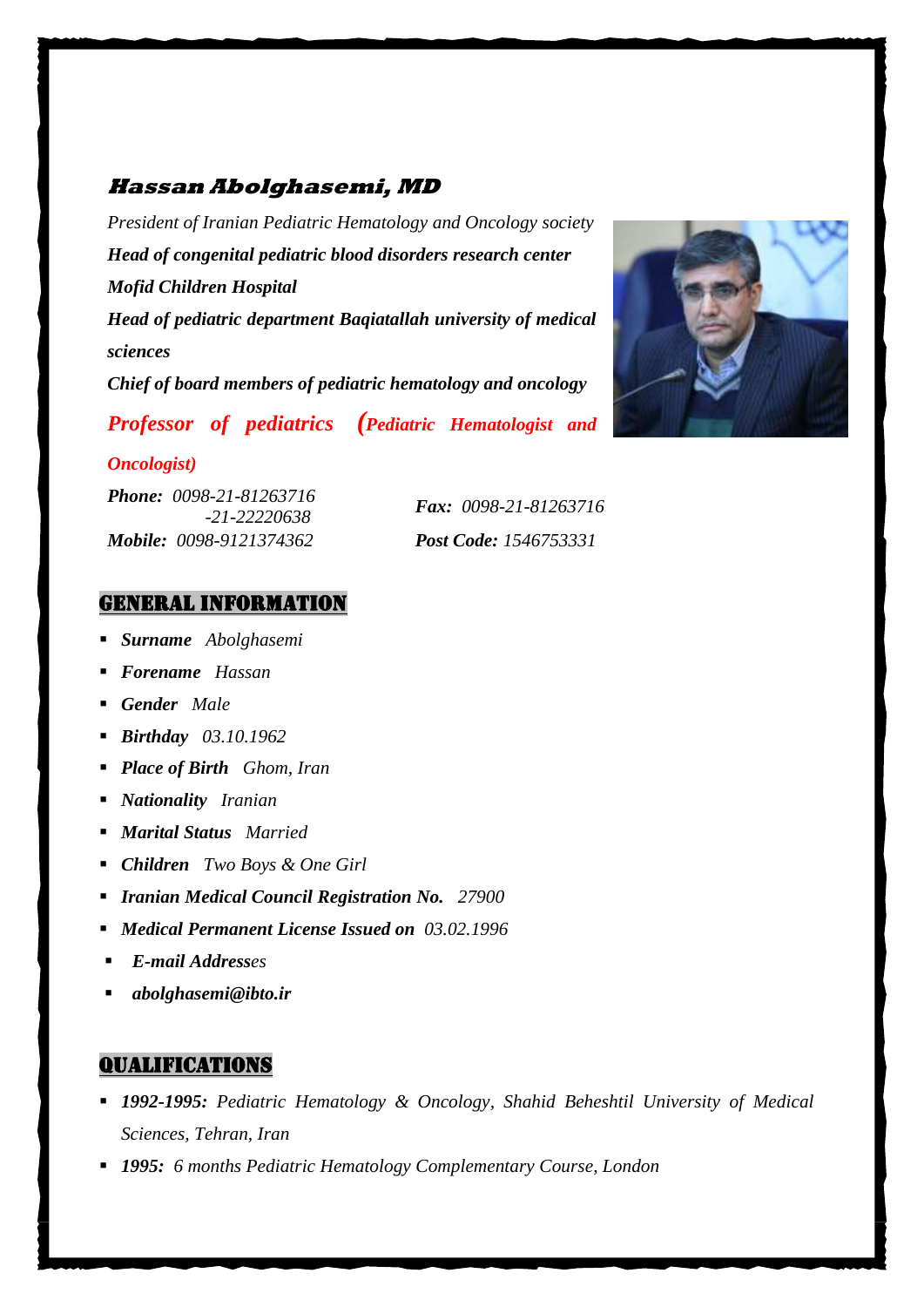

- *1989-1992: Pediatric Medicine, Shahid Beheshti University of Medical Sciences, Tehran, Iran*
- *1983-1989: Doctorate in Medicine, Shahid Behesti University of Medical Sciences, Tehran, Iran*

### Academic Appointments

- *Since 2015: Associated Member of Academy of Medical Sciences of IRAN*
- *Since 2009: Editor-in-Chief of Iranian Journal of Blood & Cancer (IJBC)*
- *Since 2014: Director adviser of food and drug organization*
- *Since 2004: Director of the Pediatric Hematology & Oncology Examination Board*
- *Since 2000: Editor-in-Chief of "Iranian Journal of Blood & Cancer (IJBC)"*
- *Since 2002: Expert of Forensic Medicine Organization*
- *Since 1999: President of Iranian Pediatric Hematology Oncology Society*
- *2011-2014: president of shahid beheshti university of medical sciences*
- *2005 -2011: Managing Director of Iranian Blood Transfusion Organization (IBTO)*
- *2006-2011: President of High Institue of Research and Education in transfusion medicine*
- *1995- 2005 ,2015 to now: Head of Pediatric & Neonatal Department, Baqiyatallah Hospital*
- *1997- 2000: Manager of Tehran Regional Educational Blood Transfusion Center*

### Professional Societies

- *Iranian Pediatric Hematology and Oncology Society, 2004-present*
- *Iranian Medical Council,1993-present*
- *President of all international and national congresses of pediatric hematology oncology in IRAN since2001 including Asian SIOP*
- *Scientific coordinator of Thalassemia International federation*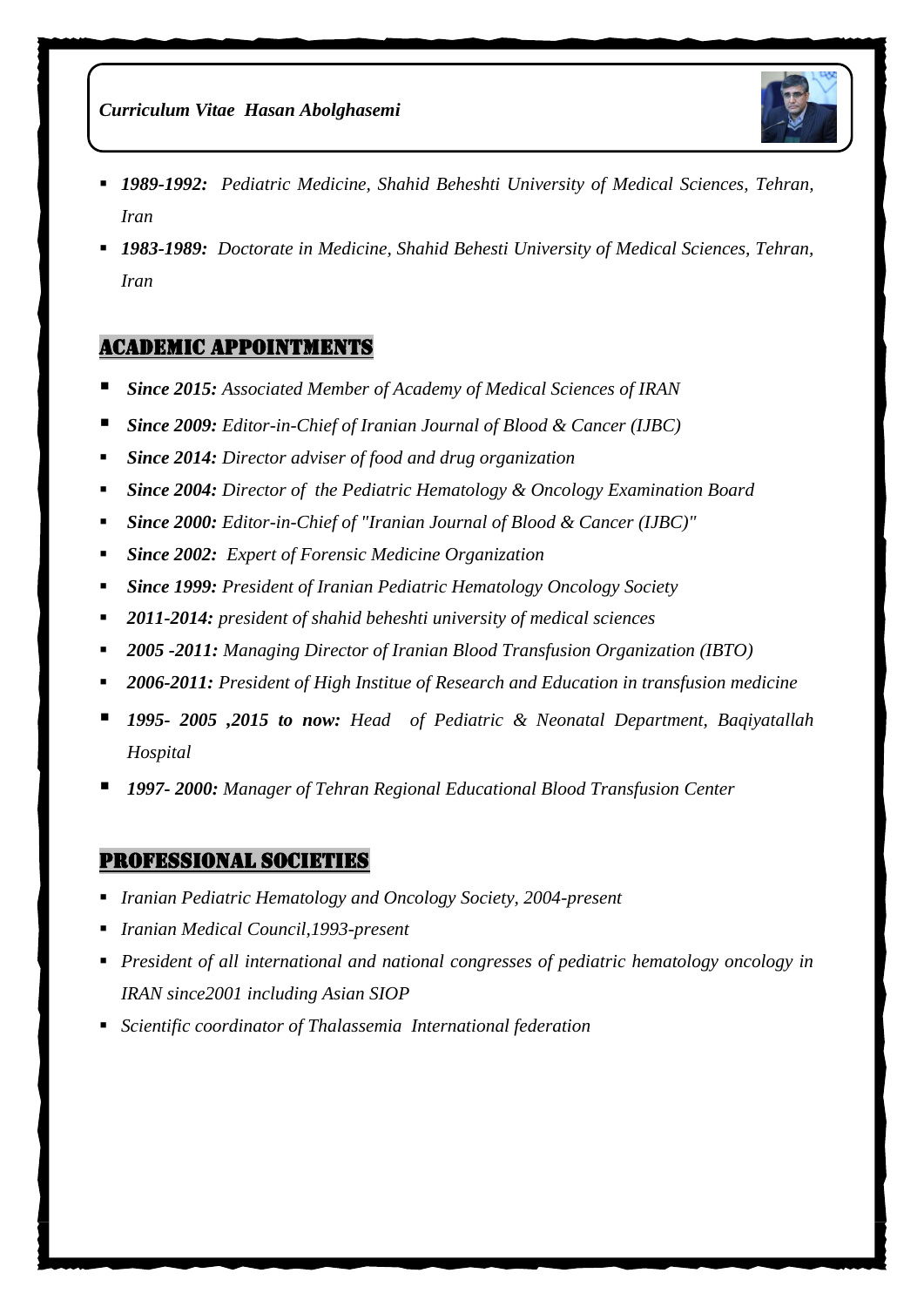

## **COMMITTEES**

- *Since 2004 Editorial Board in Quarterly Journal of Blood*
- *Since 2004 Editorial Board in Scientific Screening Committee*
- *Since 2004 Scientific & Consultation Member of Mazandaran University of Medical Sciences*
- *2002 Member of Professional Session of Education Assessment Department*
- *2002 Editorial Board in Professional Committee of the Clinical & Internal Sciences*
- *Since 2001 Editorial Board in Scientific Committee of Medical Research Center of Biologic Defense*
- *Since 2001 Editorial Board in Scientific Committee to improve Growth & Nutrition in Children*
- *2001-2002 Researcher in Clinical Sciences of Research Committee of University*
- *Since 2001 Member of national comitee of thalassemia and other hemoglobinopathies*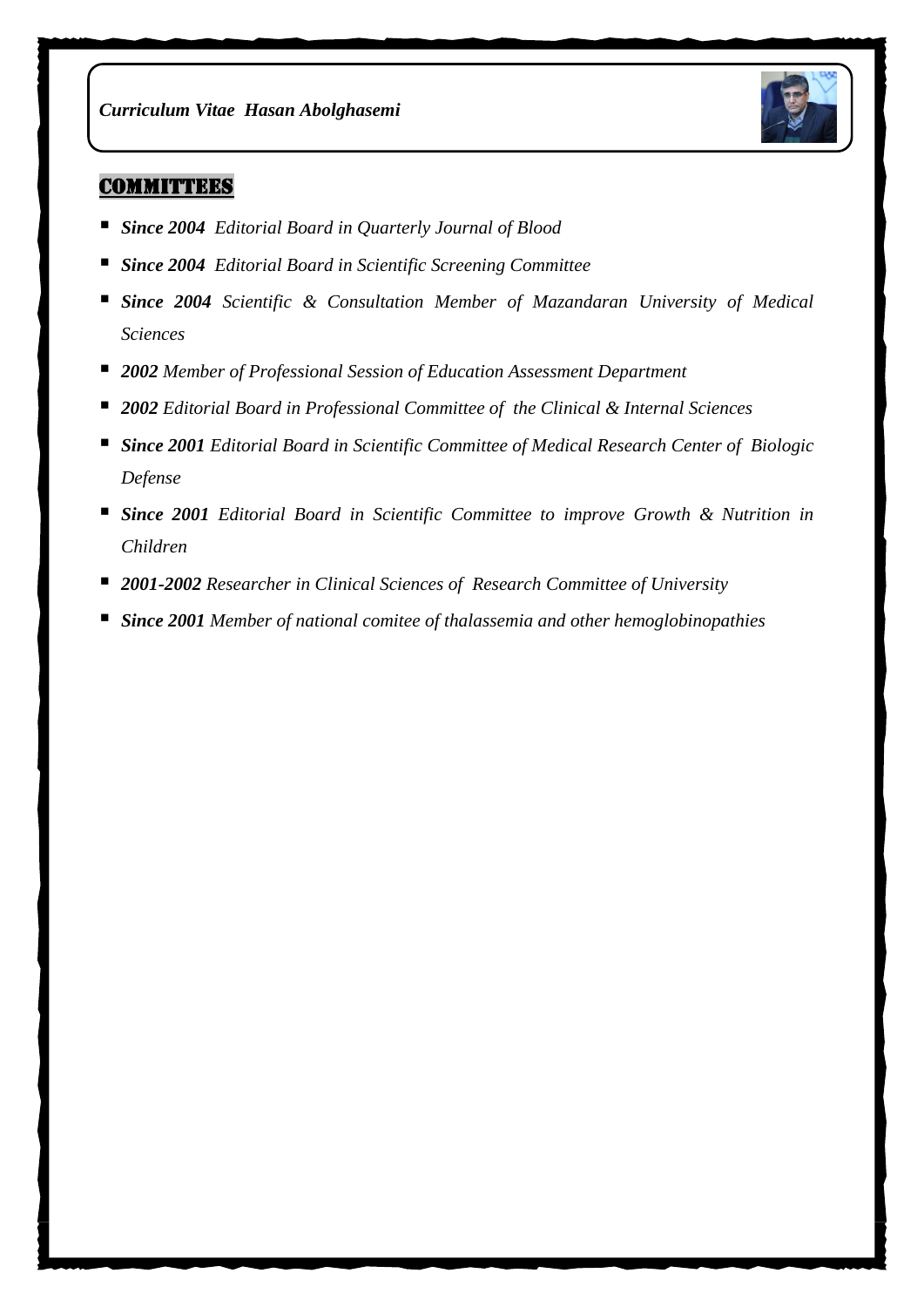

# **PUBLICATIONS**

#### *Compiled books*

- *2010: International travel Medicine Guideline (5 Vol); Izadi M,… [et al];*
- *2010: Translation of: Guidelines for the Clinical Management of Thalassemia, 2nd Edition; Mariana Domnika Chopelini et al*
- *2007: Adverse Effects of Blood Transfusion; Hassan Abolghasemi, Hossein Teimouri , Ahmad Gharehbaghian ; Iranian Blood Transfusion Organization (IBTO) Research Center Publication*
- *2007: Translation of: Bleeding Disorders; Green D, Ludlam Christopher A. Translated by Abolghasemi H. , Ashrafi M. , Alizadeh R. ; Iranian Blood Transfusion Organization (IBTO) Research Center Publication*
- *2004: Tasks and educational needs of General Practitioners in Iran in the field of Hematology & Oncology Diseases; Yazdani Sh., Hatami S., Khodadad K., Baibordi I., Abolghasemi H.; Shaheed Beheshti University of Medical Sciences Publication.*
- *2004: Comprehensive Textbook of Thalassemia; Abolghasemi H, Eshghi P.; Baqiyatallah University of Medical Sciences Publication*
- *2004: Comprehensive Textbook of Pediatrics; Abolghasemi H. and other Professors in Pediatrics; Shaheed Beheshti University of Medical Sciences Publication.*
- *2004: Side Effects of Impoverished Uranium on human and environment; Modarresi MM., Pourheidari Gh.,Abolghasemi H., Saeipour H.; Military Medicine Research Center; Espandhonar Publication.*
- *2003: Translation of: How to present at meetings; Hall George M.; Translated by Abolghasemi H, Mohebbi H; Tabib Publication*
- *2003: Translation of: Nelson essentials of Pediatric 4th editions; Richard A. Behrman, Robert M. Kliegman; Translated by Abolghasemi H. et al.; Shahrab Publication.*
- *2002: Essential Manifestations & Treatment of pediatric emergencies; Abolghasemi H. et al.; Nouredanesh Publication*
- *2002: Diagnosis & Clinical Treatment of the injured people due to the biological weapons*
- *2002: Bioterrorism and Biological Weapons; Hosseinidust R., Hajia M., Hosseini M.J., Salimi H., Abolghasemi H.; Andishmandan Press.*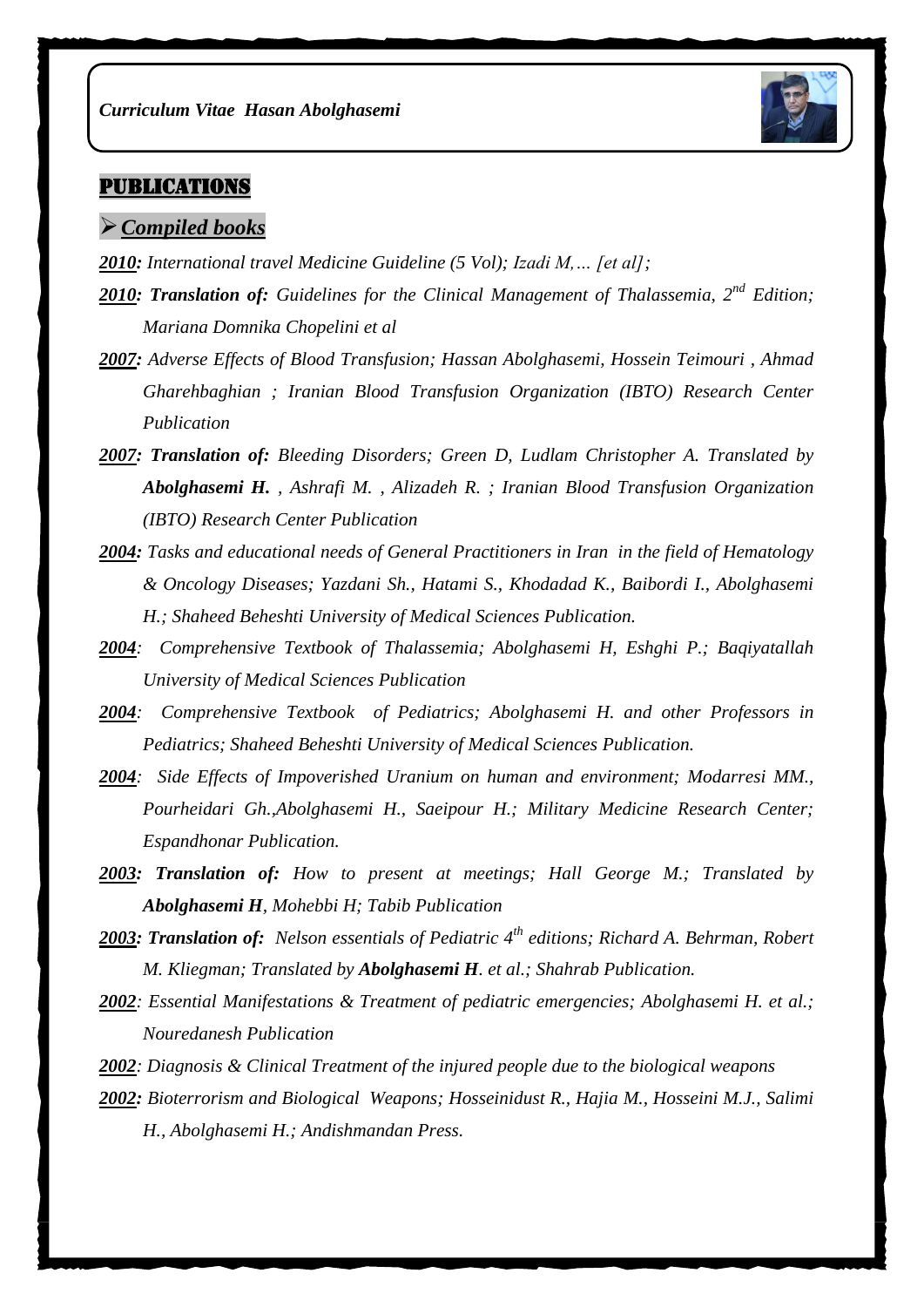



- *2002: 60 subjects of Pediatrics for pre-intern examination and residency examination, Abolghasemi H. et al.; Tabib Publication.*
- *2000: Clinical uses of blood and its components; Abolghasemi H , Pourmalek Ara D; Salemi Publication*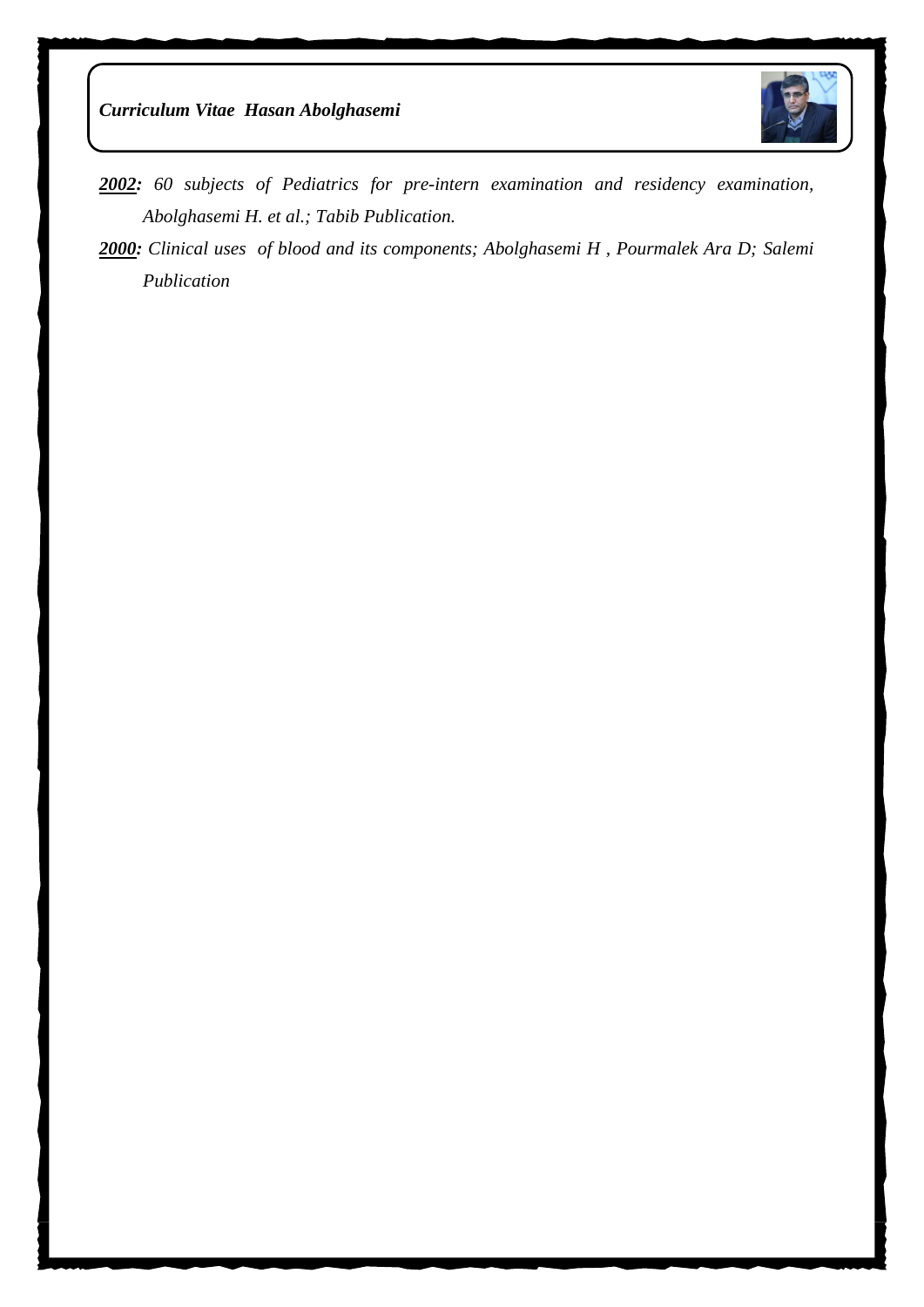

#### $>$  PERSIAN ARTICLES

- *33- 2013: Comparison of Human Leukocyte Antigen Frequency in Iranian unrelated Stem cell donors during 2011-2012 (Text in Persian) M. Shaiegan, H. Abolghasemi, F. Yar , M. Paridar, M. Maghsudlu, S. Amini Kafiabad, Sh. Kashan , A. Heydari, A. Gharehbaghian; The Scientific Journal of Iranian Blood Transfusion Organization; 2013 10(3); P: 267-281.*
- *32- 2013: Evaluation of non-reporter adenovirus vector transfection and its titration by molecular methods: a practical guide (Text in Persian); K. Atarodi, AA. Pourfatholah, H. Abolghasemi, N. Amirizadeh, M. Habibi Roudkenar, Gh. Khamisipour; The Scientific Journal of Iranian Blood Transfusion Organization; 2013; 9(4); P: 380-390.*
- *31- 2012: HCV and HIV incidence in first-time blood donors in Tehran(Text in Persian); HR, Sabir, SM Myrrzayy, B. Haji Beigi, A. Abbasi, E. Salek Moghadam, S. Alavian, H. Abolghasemi,, H. Mehrabadi; The Scientific Journal of Iranian Blood Transfusion Organization; 2012; 9(3); P: 380.*
- *30- 2011: Expansion of CD34+ umbilical cord blood in 3 dimentional culture media on mesenchymal stem cell coated scaffold (Text in Persian); The Scientific Journal of Iranian Blood Transfusion Organization; R. Ranjbaran, H. Abolghasemi, N. Nasiri, A. Oodi , M. Nikougoftar , N. Amirizadeh ;2011; 9(3); P: 177-185.*
- *29- 2010: Analysis of levels of natural anticoagulant proteins and activated protein C resistance in venous thromboembolism patients referred to Iranian Blood Transfusion Organization, Tehran (Text in Persian); M. Ahmadinejad, A. Rajabi , D. Bashash, S. Zolfaghari Anaraki , K. Atarodi , M.R. Tabatabaee, S.L. Seyed Mortaz, S. Ran Balouch, S. Amin Kafiabad, H. Abolghasemi; The Scientific Journal of Iranian Blood Transfusion Organization; 2010; 8(1); Page 1*
- *28- 2009: Therapeutic effect of combined deferoxamine and deferiprone with deferoxamine alone in patients with major (Text in Persian); H. Karami, M. Kvsryan, H. Abolghasemi, Fariba Rashidi able, K. V. Shah, Mojdeh Dbyryan, H. Karami,*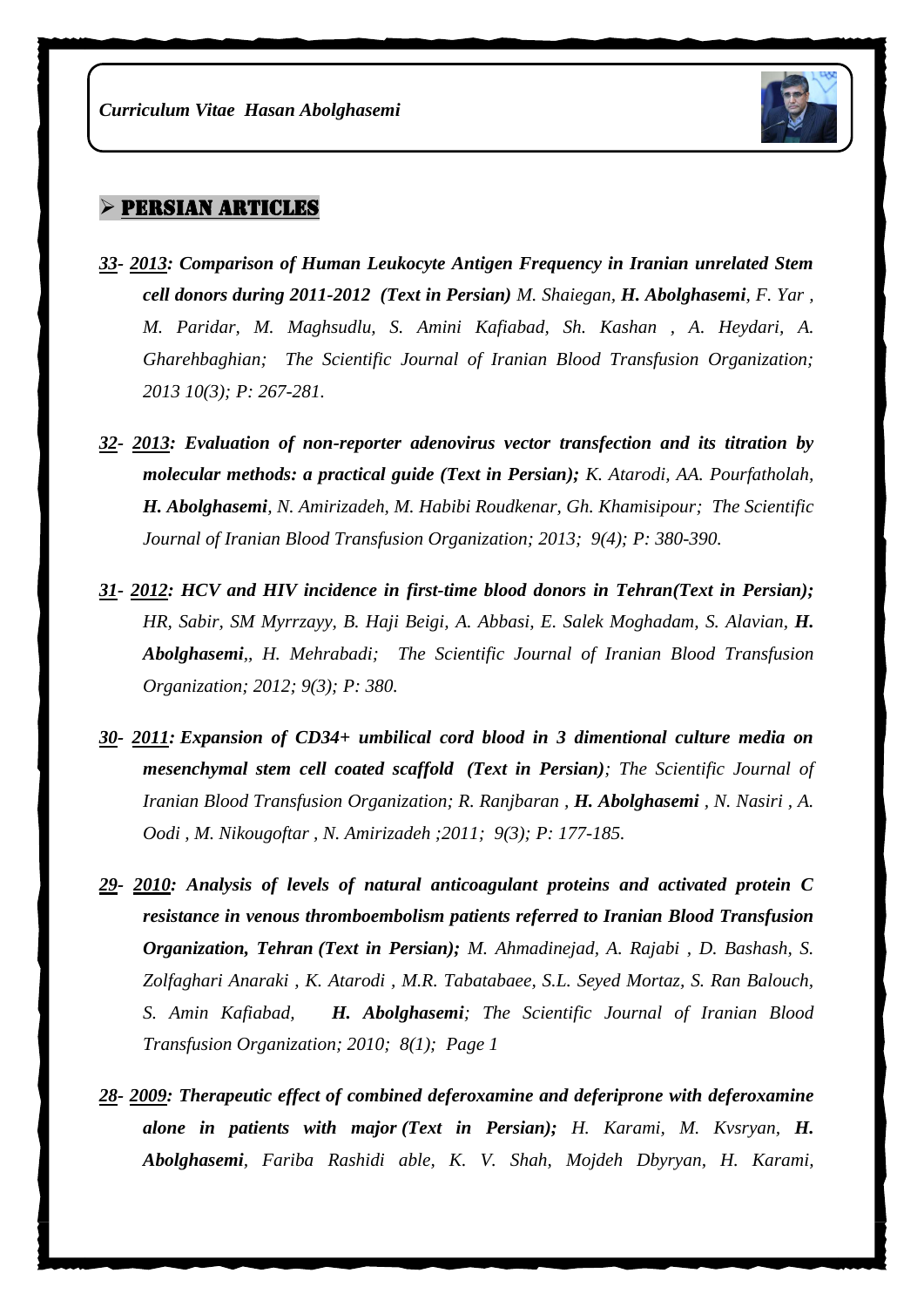

*Mohammad Reza Mahdavi, E. Yousefi, R. Alizadeh conformity, A. astrology, S. Shah Mohammadi; The Scientific Journal of Iranian Blood Transfusion Organization; 2009; 7(3); Page 27.*

- *27- 2009: 3D culture of umblical cord blood-drived CD34+ cells on a DBM scaffold coated by cord blood–derived unrestricted somatic stem cells (USSC) (Text in Persian); N Vazifeh Shiran, M. Soleimani, Y. Mortazavi, S. Kaviani, H. Aboulghasemi, Mahin Nikougoftar; Journal of Medical Science:Pathobioligy; 2009; 13(3); P: 63-81*
- *26- 2008: Study of in vitro properties of fibrin sealant prepared from single donor plasma (Text in Persian) P. Eshghi , H. Abolghasemi , M. Amani , A. Jabari , R. Ranjbaran , M.H. Mohammadi, M. Habibi Roudkenar, A. Ali Balazadeh; The Scientific Journal of Iranian Blood Transfusion Organization; 2008; 6(3); Page 181.*
- *25- 2008: Comparison of Cytokine Growth Factors in Platelet Supernatant, Platelet Lysate and Activated Platelet-rich Plasma for Therapeutic Applications (Text in Persian) A Noroozi Aghideh , M Kheirandish , H Abolghasemi, A Gharehbaghian; Journal of Army University of Medical Sciences of the I.R.Iran; 2008; 7(3); Page 149.*
- *24- 2008: Leukoreduction in packed cells filtered by home-made (Text in Persian); H Abolghasemi, M Aghaiipour, M Nikougoftar, N Amirizadeh, M.T Mohammadi, S Rahmani, F Atashrazm, S Hadjati, P Zarei; The Scientific Journal of Iranian Blood Transfusion Organization; 2008; 6(1); Page 13.*
- *23- 2007: Molecular diagnosis of B cell Non-Hodgkin Lymphoma by evaluation of immunoglobulin heavy chain gene rearrangement (Text in Persian); A Yosefian, B Poopak, H Abolghasemi, A. Zrkyvan, M*. *Farhadi Langroodi, A. Sadeghi Pour, M. Jyhvnyan, M. Jvadpvrkhyat, smiling Zare, K. Farahani, M. Slahmnd ; The Scientific Journal of Iranian Blood Transfusion Organization; 2007; 5(3); Page 157.*
- *22- 2006: Malignant B cell lymphomas vs benign lymphoproliferations and the role of immunoglobulin heavy chain gene rearrangement analysis (Text in Persian); B. Poopak , Z. Latifzadeh, H. Abolghasemi, A. Yousefian, G. Khosravipoor, K. Farahani,*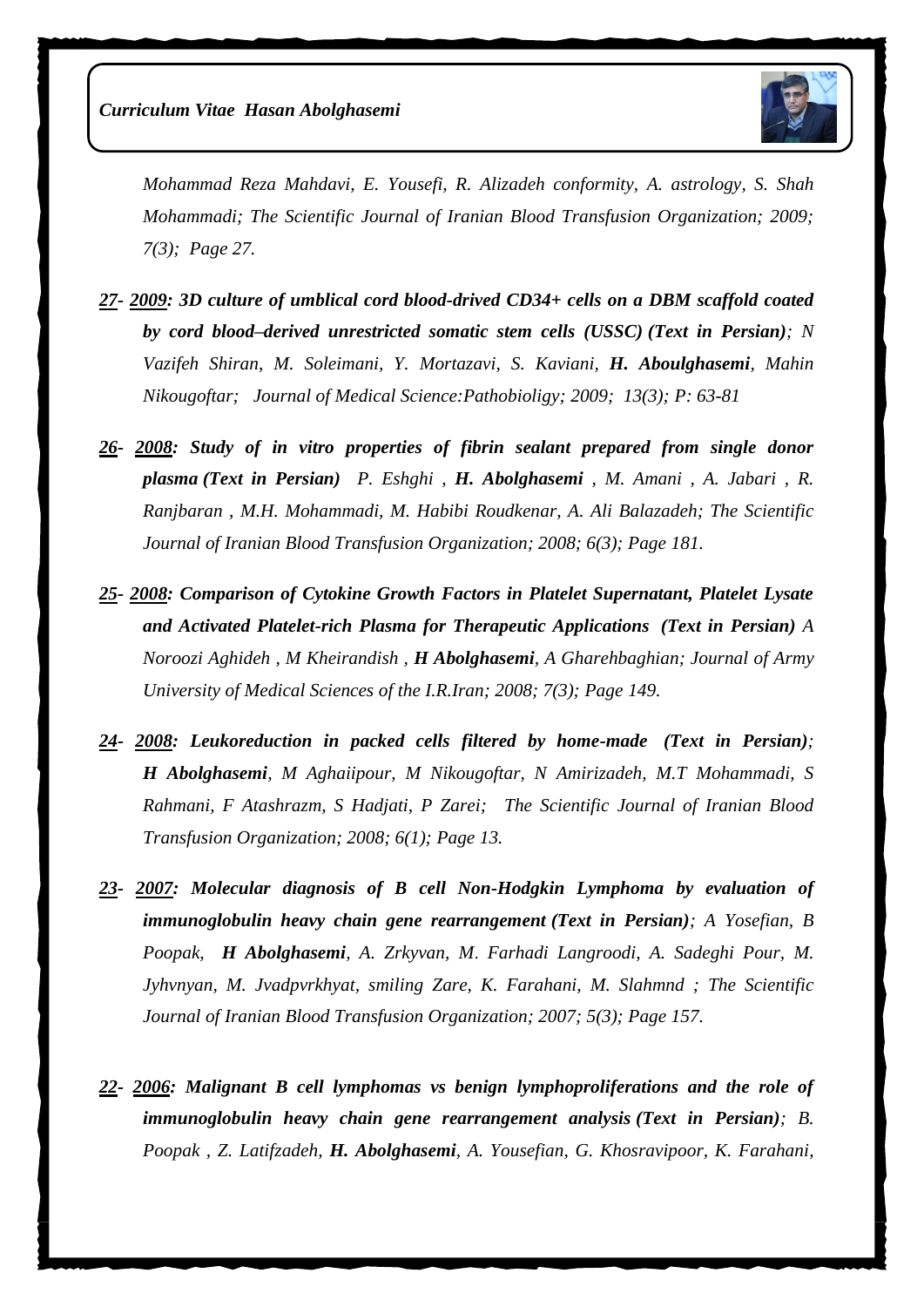

*M. Jahangirpour; The Scientific Journal of Iranian Blood Transfusion Organization; 2006; 4(4); Page 285.*

- *21- 2006: Evaluation of efficacy and side effects of Filgrastim versus PD-Grastim in prevention of neutropenia in patients with Neuroblastoma under treatment with OPEC chemotherapy protocol: A comparative study (Text in Persian); MA Ehsani, M. Encampment, P. Health, E. Shahgholi, K Sotoudeh, S. Hatami, H. Ajami, H. Abolghasemi; Iranian Journal of Pediatrics; 2006; 57; Page 319-324*
- *20- 2006: Effect of stimulus intensity rates on waves I and V of brainstem auditory evoked potential (BAEP) in different age groups and sex (Text in Persian);; Mohammad Fallah Nafti, H. Abolghasemi, A. Gharabaghi, P. Mohammadi Tabari, M. Mahmoodian Shoushtari; Pejouhandeh Journal Research Journal; 2006; 11(3); Page 179-181*
- *19- 2006: The efficacy of horse collagen(Antema) in hemostasis of bleeding due to dental procedures, pilonidal sinus surgery, hemorrhoidectomy and laminectomy (Text in Persian); Mohebbi H.A , H Abolghasemi, Towliat Kashani S.M , Fanaii S.A and Kabir A; The Scientific Journal of Iranian Blood Transfusion Organization; 2006; 3(3); Page 243-251.*
- *18- 2005: Evaluation and cost-effectiveness analysis of prevention program of major Thalassemia in Sistan-Balouchestan and Fars provinces (1377-1381) (Text in Persian); Abolghasemi H, Eshghi P, Rahiminejhad S, Hatami; HAKIM RESEARCH JOURNAL 2006; 4(8): 8-14.*
- *17- 2005: Causes and outcomes of neonatal respiratory distress syndromes in NICU of Baqiyatallah Hospital (Text in Persian); Z. Khalili Matinzadeh, Abolghasemi H, S. Amirsalari, M. Torkaman, Z. Kavehmanesh, A. Shahabi Aghdam; Kowsar Medical Journal 2005;2(10): 143-148.*
- *16- 2004: Assistance-medical operations of medical department of Sepah in Bam earthquake (Text in Persian); [Abolghasemi H](http://www.militarymedj.ir/search.php?slc_lang=en&sid=1&auth=Abolghasemi+H.), [Foroutan GH,](http://www.militarymedj.ir/search.php?slc_lang=en&sid=1&auth=Foroutan+GH.) [Radfar M.H,](http://www.militarymedj.ir/search.php?slc_lang=en&sid=1&auth=Radfar+M.+H.) [Amid A;](http://www.militarymedj.ir/search.php?slc_lang=en&sid=1&auth=Amid+A.) JOURNAL OF MILITARY MEDICINE 2004;4(5): 253-258*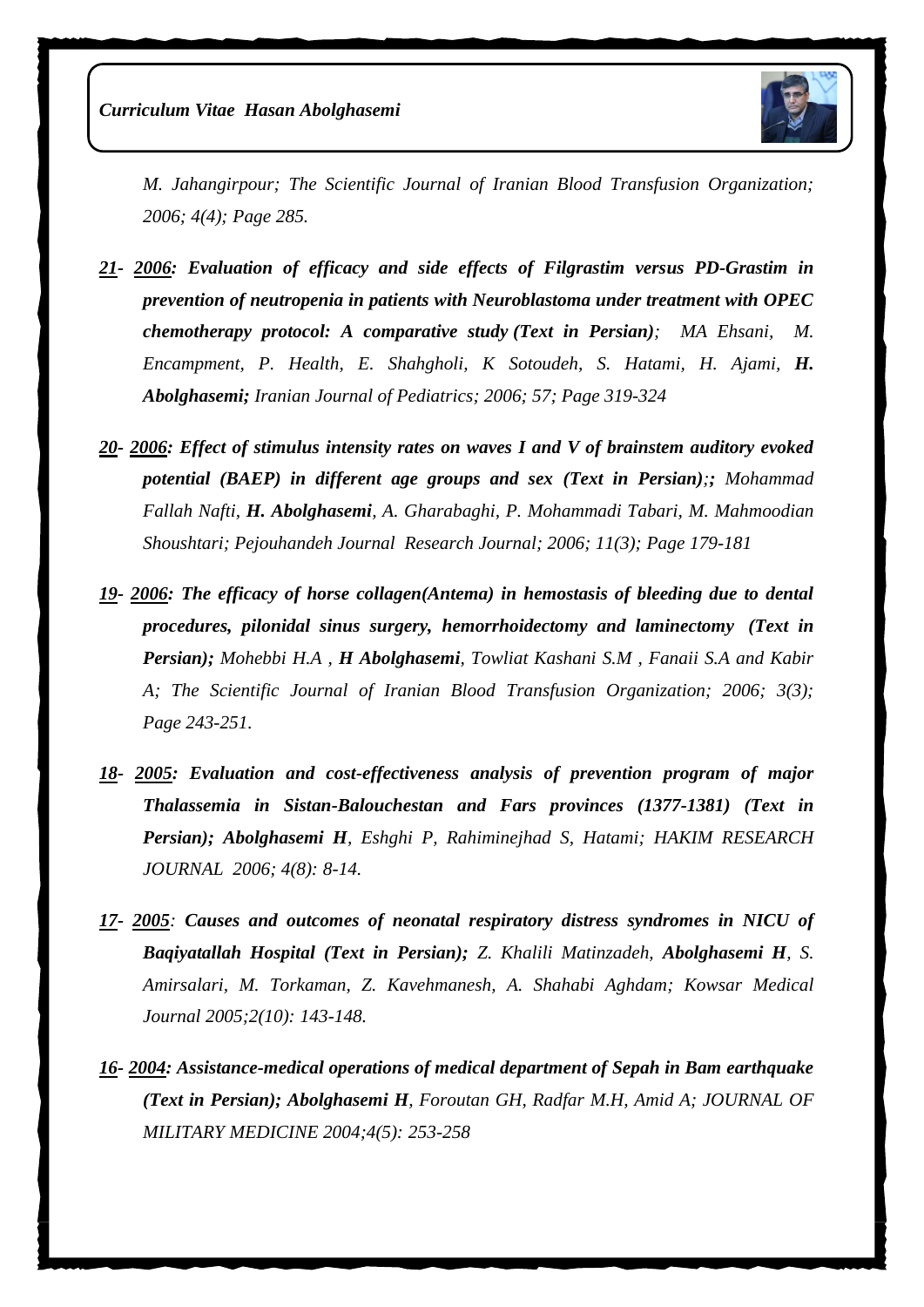

- *15- 2003: Prevalence of factor XIII deficiency and abnormal clot solubility test in Sistan and Baluchestan province, Iran (Text in Persian); P. Eshghei, Abolghasemi H, E. Sanei-Moghaddam, M. Catchy, A. Amid; Hakim Research Journal 2004;4(6): 29-34*
- *14- 2003: G6PD deficiency and its contribution to neonatal Jaundice: An epidemiologic survey in 2000 newborns (Text in Persian); [Abolghasemi, H](http://www.cabdirect.org/search.html?q=au%3A%22Abolghasemi%2C+H.%22), [Mehrani, H. A,](http://www.cabdirect.org/search.html?q=au%3A%22Mehrani%2C+H.+A.%22) [Hosseini,](http://www.cabdirect.org/search.html?q=au%3A%22Hosseini%2C+S.+M.%22)  [S. M.,](http://www.cabdirect.org/search.html?q=au%3A%22Hosseini%2C+S.+M.%22) [Badri, T,](http://www.cabdirect.org/search.html?q=au%3A%22Badri%2C+T.%22) [Kavehmanesh, Z.;](http://www.cabdirect.org/search.html?q=au%3A%22Kavehmanesh%2C+Z.%22) [Al-Hosseini, S. M. K; J](http://www.cabdirect.org/search.html?q=au%3A%22Al-Hosseini%2C+S.+M.+K.%22)ournal of Medical Council of Islamic Republic of Iran 2003;2(21): 93-100*
- *13- 2003: Autologous transfusion in cardiac surgery (Text in Persian); Radmehr H, Meirchani S.M, Sanat karfar M, Soltani Nia H, Emami S.A, Ghorbandahi pour E, [Abolghasemi, H](http://www.cabdirect.org/search.html?q=au%3A%22Abolghasemi%2C+H.%22), Taghavi M, Momani F; THE JOURNAL OF TEHRAN FACULTY OF MEDICINE 2003;6(61): 490-498*
- *12- 2003: Severe acute respiratory syndrome (SARS) (Text in Persian); [Ghanei M,](http://www.militarymedj.ir/search.php?slc_lang=en&sid=1&auth=Ghanei+M.) [Karami A,](http://www.militarymedj.ir/search.php?slc_lang=en&sid=1&auth=Karami+A.) [Hosseinidost S. R,](http://www.militarymedj.ir/search.php?slc_lang=en&sid=1&auth=Hosseinidost+S.+R.) [Abolghasemi H](http://www.militarymedj.ir/search.php?slc_lang=en&sid=1&auth=Abolghasemi+H.), [Hosseini S. M. J;](http://www.militarymedj.ir/search.php?slc_lang=en&sid=1&auth=Hosseini+S.+M.+J.) Journal of Military Medicine 2003;4(4): 265-272.*
- *11- 2003: A study of preoperative autologous blood donations in Tehran Blood Transfusion Center (Text in Persian); [Abolghasemi H](http://www.militarymedj.ir/search.php?slc_lang=en&sid=1&auth=Abolghasemi+H.), [Teimoori H,](http://www.militarymedj.ir/search.php?slc_lang=en&sid=1&auth=Teimoori+H.) [Abolghasemi F;](http://www.militarymedj.ir/search.php?slc_lang=en&sid=1&auth=Abolghasemi+F.) Journal of Military Medicine 2003; 4(4): 237-242.*
- *10- 2002: Hygienic & Therapeutic aspects of juncture managing in supervenient event (Text in Persian); s; [Abolghasemi H](http://www.militarymedj.ir/search.php?slc_lang=en&sid=1&auth=Abolghasemi+H.), Navedi A.A, [Mohebi H.A;](http://www.militarymedj.ir/search.php?slc_lang=en&sid=1&auth=Abolghasemi+F.) Journal of Military Medicine 2002;2(4): 93-97.*
- *9- 2002: Reviewing of the experiences of Sepah Pasdaran during the war (Operation of Valfajr 10) (Text in Persian); Haj Ahadi T, [Navidi A.A,](http://militarymedj.ir/search.php?slc_lang=en&sid=1&auth=Navidi+A.+A.) [Abolghasemi H](http://militarymedj.ir/search.php?slc_lang=en&sid=1&auth=Abolghasemi+H.), Mohebi H.;, Journal of Military Medicine 2002;2(4): 75-80*
- *8- 2002: Pharmaceutical and medical experiences of Sepah in Valfajr 4 operation (Text in Persian); [Navidi A. A,](http://militarymedj.ir/search.php?slc_lang=en&sid=1&auth=Navidi+A.+A.) [Ghanjal A,](http://militarymedj.ir/search.php?slc_lang=en&sid=1&auth=Ghanjal+A.) [Sadri A,](http://militarymedj.ir/search.php?slc_lang=en&sid=1&auth=Sadri+A.) [Abolghasemi H](http://militarymedj.ir/search.php?slc_lang=en&sid=1&auth=Abolghasemi+H.); Journal of Military Medicine; 2002;3(4): 151-156*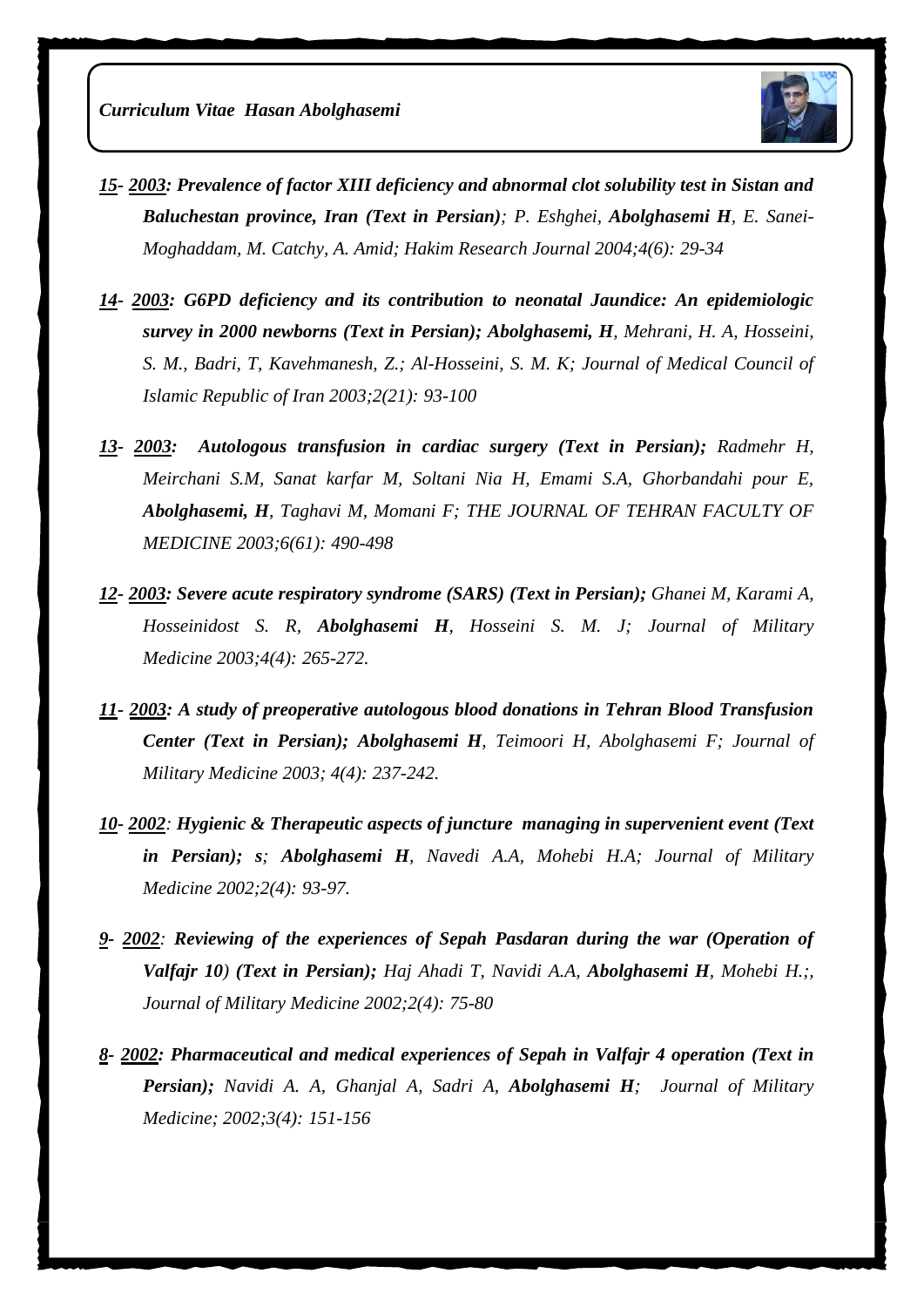

- *7- 2002: Studying and introducing the suspicious cases of hemorrhagic fever of Crime Congo in the military system in 1378-1380 (1999-2001) (Text in Persian); Mehrabi Tavana A, Mazaheri V, [Abolghasemi H](http://militarymedj.ir/search.php?slc_lang=en&sid=1&auth=Abolghasemi+H.); Journal of Military Medicine 2002; 1(4): 1-5*
- *6- 2002: Survey of the reasons for the deferral of blood donors in Tehran Blood Transfusion Center (Text in Persian); Abolghasemi H, chercha M, Hosseni S.[M; H](http://militarymedj.ir/search.php?slc_lang=en&sid=1&auth=Abolghasemi+H.)AKIM RESEARCH JOURNAL 2002;2(5): 119-125*
- *5- 2002 : The use of safest blood (Preoperative blood donation) in 100 surgery patients (Text in Persian); [Abolghasemi H,](http://militarymedj.ir/search.php?slc_lang=en&sid=1&auth=Abolghasemi+H.) Tabrezi H; Journal of Educational Research (SHAKIBA) 2002; 2(2): 42-46.*
- *4- 2001: Isolated Military Hospital Care (Text in Persian); Abolghasemi H; Journal of Military Medicine; 2001; 10(3): 227-231.*
- *3- 2001: Hemorrhagic fever of Crime Congo (Text in Persian); Abolghasemi H, A. Mehrabitavana; Journal of Military Medicine 2001; 3(3): 179-182.*
- *2- 2001: Surgical care in the isolated military hospital (Text in Persian); Abolghasemi H, H. Pakzad; Journal of Military Medicine; 2002; 4(3): 227-231.*
- *1- 2000: Serum Folate, red cell Folate and serum vitamin B12 levels in Thalassemia minor: A case control study (Text in Persian); Abolghasemi H; Kowsar Medical Journal 2000; 2(5): 91-95*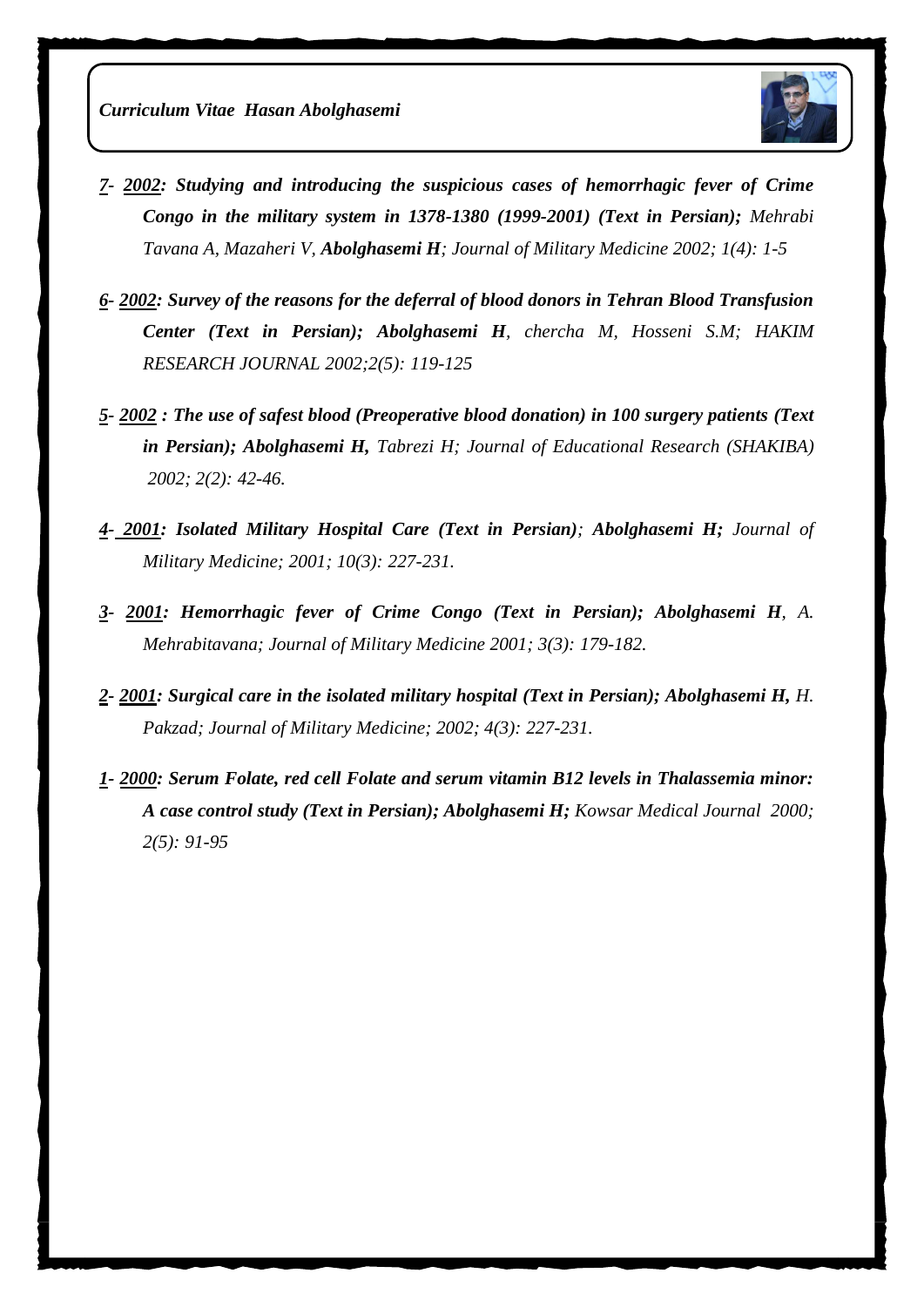

### $\triangleright$  ENGLISH ARTICLES

- *65- 2016***:** *Central nervous system toxoplasmosis in relapsed hodgkin's lymphoma: A case report (Article); [Abolghasemi, H](https://www.scopus.com/authid/detail.uri?authorId=55880910800&eid=2-s2.0-84989245364)*, [Shahverdi, E,](https://www.scopus.com/authid/detail.uri?authorId=56587921500&eid=2-s2.0-84989245364) [Jafari, R,](https://www.scopus.com/authid/detail.uri?authorId=57189664168&eid=2-s2.0-84989245364) [Dolatimehr, F,](https://www.scopus.com/authid/detail.uri?authorId=56913419600&eid=2-s2.0-84989245364) [Khandani, A;](https://www.scopus.com/authid/detail.uri?authorId=57191372462&eid=2-s2.0-84989245364)  [Iranian Journal of Cancer PreventionO](https://www.scopus.com/sourceid/19700175058?origin=recordpage)pen Access Volume 9, Issue 4, August 2016
- *64 2016*: *Fava Bean Ingestion: the Most Important Risk Factor of Hemolysis in G6PD Deficiency in Iran;* Zohreh Kavehmansh, Atieh Arab, *Hassan Abolghasemi***,** Saman Mohazzab Torabi**;** Iranian Journal of Blood & Cancer; IJBC 2016; 8(2): 38-42.
- **6***3 2016*: *[Distribution of blood groups in the Iranian general population](https://www.ncbi.nlm.nih.gov/pubmed/28257227).*; Shahverdi E, Moghaddam M, Talebian A, *Abolghasemi H*.; Immunohematology. 2016 Dec;32(4):135- 139.
- **62** *2016*: *Risk factor analysis of hepatitis C virus seropositivity in Iranian blood donors: a case-control study.*[Rezaei N,](https://www.ncbi.nlm.nih.gov/pubmed/?term=Rezaei%20N%5BAuthor%5D&cauthor=true&cauthor_uid=27273657) [Amini-Kafiabad S,](https://www.ncbi.nlm.nih.gov/pubmed/?term=Amini-Kafiabad%20S%5BAuthor%5D&cauthor=true&cauthor_uid=27273657) [Maghsudlu M,](https://www.ncbi.nlm.nih.gov/pubmed/?term=Maghsudlu%20M%5BAuthor%5D&cauthor=true&cauthor_uid=27273657) *[Abolghasemi H](https://www.ncbi.nlm.nih.gov/pubmed/?term=Abolghasemi%20H%5BAuthor%5D&cauthor=true&cauthor_uid=27273657)*; [Transfusion.](https://www.ncbi.nlm.nih.gov/pubmed/27273657) 2016 Jul; 56(7): 1891-8
- **61** *2016*: *Evaluation of Aryoseven Safety (Recombinant Activated Factor VII) in Patients with Bleeding Disorders (An Observational Post-Marketing Surveillance Study).*[Toogeh](https://www.ncbi.nlm.nih.gov/pubmed/?term=Toogeh%20G%5BAuthor%5D&cauthor=true&cauthor_uid=27799968)  [G,](https://www.ncbi.nlm.nih.gov/pubmed/?term=Toogeh%20G%5BAuthor%5D&cauthor=true&cauthor_uid=27799968) *[Abolghasemi H](https://www.ncbi.nlm.nih.gov/pubmed/?term=Abolghasemi%20H%5BAuthor%5D&cauthor=true&cauthor_uid=27799968)*, [Eshghi P,](https://www.ncbi.nlm.nih.gov/pubmed/?term=Eshghi%20P%5BAuthor%5D&cauthor=true&cauthor_uid=27799968) [Managhchi M,](https://www.ncbi.nlm.nih.gov/pubmed/?term=Managhchi%20M%5BAuthor%5D&cauthor=true&cauthor_uid=27799968) [Shaverdi-Niasari M,](https://www.ncbi.nlm.nih.gov/pubmed/?term=Shaverdi-Niasari%20M%5BAuthor%5D&cauthor=true&cauthor_uid=27799968) [Karimi K,](https://www.ncbi.nlm.nih.gov/pubmed/?term=Karimi%20K%5BAuthor%5D&cauthor=true&cauthor_uid=27799968) [Roostaei](https://www.ncbi.nlm.nih.gov/pubmed/?term=Roostaei%20S%5BAuthor%5D&cauthor=true&cauthor_uid=27799968)  [S,](https://www.ncbi.nlm.nih.gov/pubmed/?term=Roostaei%20S%5BAuthor%5D&cauthor=true&cauthor_uid=27799968) [Emran N,](https://www.ncbi.nlm.nih.gov/pubmed/?term=Emran%20N%5BAuthor%5D&cauthor=true&cauthor_uid=27799968) [Abdollahi A.](https://www.ncbi.nlm.nih.gov/pubmed/?term=Abdollahi%20A%5BAuthor%5D&cauthor=true&cauthor_uid=27799968) [Iran J Pathol.](https://www.ncbi.nlm.nih.gov/pubmed/27799968) 2016 Summer;11(3):204-209
- *60***-***2016***:** *Comparison of the Vitamin D Status of Children Younger and Older Than 2 Years in Tehran: Are Supplements Really Necessary?* [Torkaman M,](https://www.ncbi.nlm.nih.gov/pubmed/?term=Torkaman%20M%5BAuthor%5D&cauthor=true&cauthor_uid=27679650) *[Abolghasemi](https://www.ncbi.nlm.nih.gov/pubmed/?term=Abolghasemi%20H%5BAuthor%5D&cauthor=true&cauthor_uid=27679650)  [H](https://www.ncbi.nlm.nih.gov/pubmed/?term=Abolghasemi%20H%5BAuthor%5D&cauthor=true&cauthor_uid=27679650)*, [Amirsalari S,](https://www.ncbi.nlm.nih.gov/pubmed/?term=Amirsalari%20S%5BAuthor%5D&cauthor=true&cauthor_uid=27679650) [Beiraghdar F,](https://www.ncbi.nlm.nih.gov/pubmed/?term=Beiraghdar%20F%5BAuthor%5D&cauthor=true&cauthor_uid=27679650) [Afsharpaiman S,](https://www.ncbi.nlm.nih.gov/pubmed/?term=Afsharpaiman%20S%5BAuthor%5D&cauthor=true&cauthor_uid=27679650) [Kavehmanesh Z,](https://www.ncbi.nlm.nih.gov/pubmed/?term=Kavehmanesh%20Z%5BAuthor%5D&cauthor=true&cauthor_uid=27679650) [Khosravi MH.](https://www.ncbi.nlm.nih.gov/pubmed/?term=Khosravi%20MH%5BAuthor%5D&cauthor=true&cauthor_uid=27679650); [Int J](https://www.ncbi.nlm.nih.gov/pubmed/27679650)  [Endocrinol Metab.](https://www.ncbi.nlm.nih.gov/pubmed/27679650) 2016 Mar 13; 14(2)
- *59- 2016***:** *Central Nervous System Toxoplasmosis in Relapsed Hodgkin's Lymphoma: A Case Report*; *[Abolghasemi H](https://www.ncbi.nlm.nih.gov/pubmed/?term=Abolghasemi%20H%5BAuthor%5D&cauthor=true&cauthor_uid=27822344)*, [Shahverdi E,](https://www.ncbi.nlm.nih.gov/pubmed/?term=Shahverdi%20E%5BAuthor%5D&cauthor=true&cauthor_uid=27822344) [Jafari R,](https://www.ncbi.nlm.nih.gov/pubmed/?term=Jafari%20R%5BAuthor%5D&cauthor=true&cauthor_uid=27822344) [Dolatimehr F,](https://www.ncbi.nlm.nih.gov/pubmed/?term=Dolatimehr%20F%5BAuthor%5D&cauthor=true&cauthor_uid=27822344) [Khandani A.](https://www.ncbi.nlm.nih.gov/pubmed/?term=Khandani%20A%5BAuthor%5D&cauthor=true&cauthor_uid=27822344); [Iran J](https://www.ncbi.nlm.nih.gov/pubmed/27822344)  [Cancer Prev.](https://www.ncbi.nlm.nih.gov/pubmed/27822344) 2016 Jun 11; 9(4)
- *58* **2016**: *A Comparison of Efficacy Between Recombinant Activated Factor VII (Aryoseven) and Novoseven in Patients With Hereditary FVIII Deficiency With Inhibitor*. [Faranoush](http://www.ncbi.nlm.nih.gov/pubmed/?term=Faranoush%20M%5BAuthor%5D&cauthor=true&cauthor_uid=25343955)  [M,](http://www.ncbi.nlm.nih.gov/pubmed/?term=Faranoush%20M%5BAuthor%5D&cauthor=true&cauthor_uid=25343955) *[Abolghasemi H](http://www.ncbi.nlm.nih.gov/pubmed/?term=Abolghasemi%20H%5BAuthor%5D&cauthor=true&cauthor_uid=25343955)*, [Mahboudi F,](http://www.ncbi.nlm.nih.gov/pubmed/?term=Mahboudi%20F%5BAuthor%5D&cauthor=true&cauthor_uid=25343955) [Toogeh G,](http://www.ncbi.nlm.nih.gov/pubmed/?term=Toogeh%20G%5BAuthor%5D&cauthor=true&cauthor_uid=25343955) [Karimi M,](http://www.ncbi.nlm.nih.gov/pubmed/?term=Karimi%20M%5BAuthor%5D&cauthor=true&cauthor_uid=25343955) [Eshghi P,](http://www.ncbi.nlm.nih.gov/pubmed/?term=Eshghi%20P%5BAuthor%5D&cauthor=true&cauthor_uid=25343955) [Managhchi M,](http://www.ncbi.nlm.nih.gov/pubmed/?term=Managhchi%20M%5BAuthor%5D&cauthor=true&cauthor_uid=25343955) [Hoorfar](http://www.ncbi.nlm.nih.gov/pubmed/?term=Hoorfar%20H%5BAuthor%5D&cauthor=true&cauthor_uid=25343955)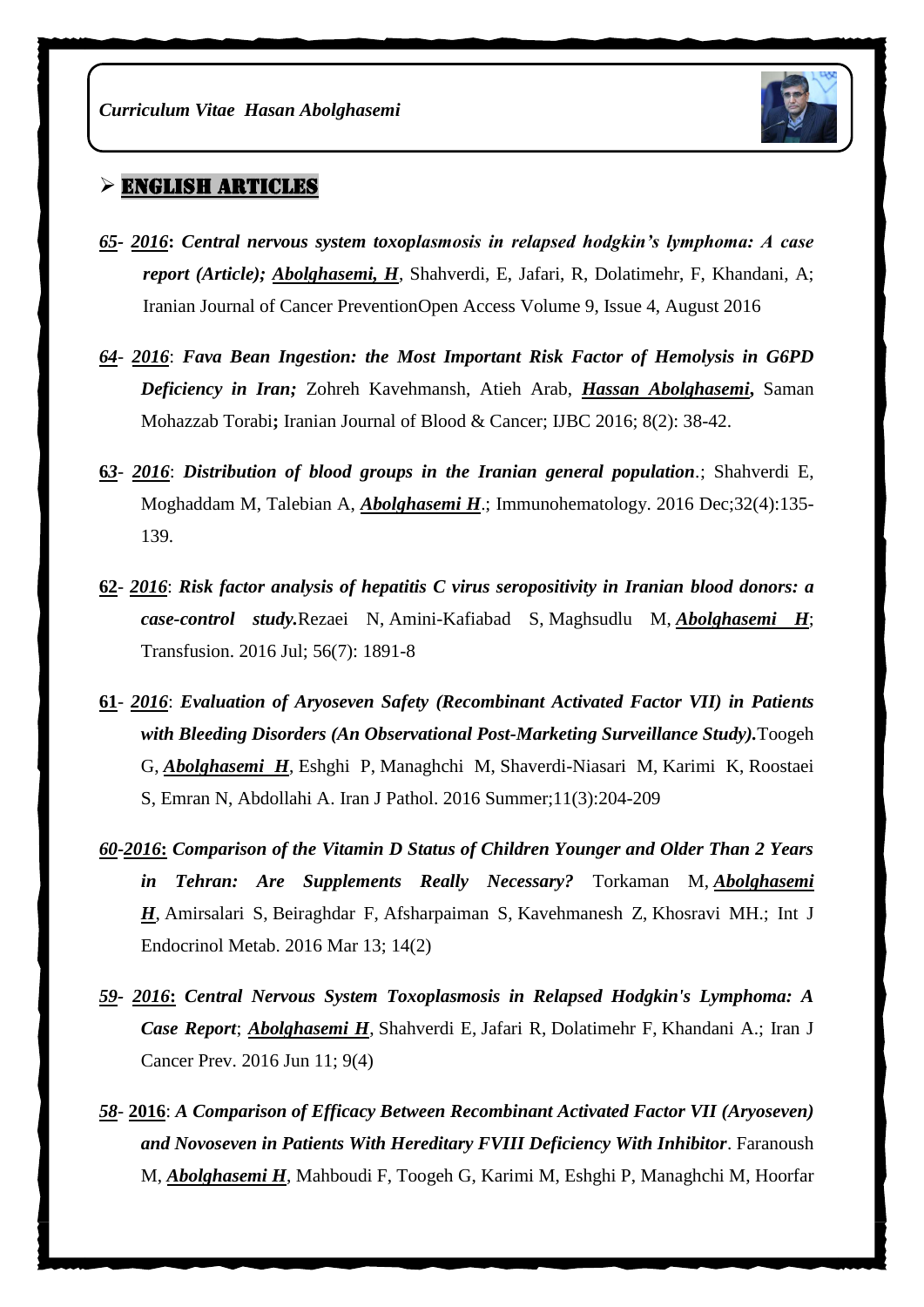

[H,](http://www.ncbi.nlm.nih.gov/pubmed/?term=Hoorfar%20H%5BAuthor%5D&cauthor=true&cauthor_uid=25343955) [Dehdezi BK,](http://www.ncbi.nlm.nih.gov/pubmed/?term=Dehdezi%20BK%5BAuthor%5D&cauthor=true&cauthor_uid=25343955) [Mehrvar A,](http://www.ncbi.nlm.nih.gov/pubmed/?term=Mehrvar%20A%5BAuthor%5D&cauthor=true&cauthor_uid=25343955) [Khoeiny B,](http://www.ncbi.nlm.nih.gov/pubmed/?term=Khoeiny%20B%5BAuthor%5D&cauthor=true&cauthor_uid=25343955) [Vaziri B,](http://www.ncbi.nlm.nih.gov/pubmed/?term=Vaziri%20B%5BAuthor%5D&cauthor=true&cauthor_uid=25343955) [Kamyar K,](http://www.ncbi.nlm.nih.gov/pubmed/?term=Kamyar%20K%5BAuthor%5D&cauthor=true&cauthor_uid=25343955) [Heshmat R,](http://www.ncbi.nlm.nih.gov/pubmed/?term=Heshmat%20R%5BAuthor%5D&cauthor=true&cauthor_uid=25343955) [Baghaeipour](http://www.ncbi.nlm.nih.gov/pubmed/?term=Baghaeipour%20MR%5BAuthor%5D&cauthor=true&cauthor_uid=25343955)  [MR,](http://www.ncbi.nlm.nih.gov/pubmed/?term=Baghaeipour%20MR%5BAuthor%5D&cauthor=true&cauthor_uid=25343955) [Mirbehbahani NB,](http://www.ncbi.nlm.nih.gov/pubmed/?term=Mirbehbahani%20NB%5BAuthor%5D&cauthor=true&cauthor_uid=25343955) [Fayazfar R,](http://www.ncbi.nlm.nih.gov/pubmed/?term=Fayazfar%20R%5BAuthor%5D&cauthor=true&cauthor_uid=25343955) [Ahmadinejad M,](http://www.ncbi.nlm.nih.gov/pubmed/?term=Ahmadinejad%20M%5BAuthor%5D&cauthor=true&cauthor_uid=25343955) [Naderi M.](http://www.ncbi.nlm.nih.gov/pubmed/?term=Naderi%20M%5BAuthor%5D&cauthor=true&cauthor_uid=25343955) [Clin Appl Thromb](http://www.ncbi.nlm.nih.gov/pubmed/25343955)  [Hemost.](http://www.ncbi.nlm.nih.gov/pubmed/25343955) 2016 Mar; 22 (2): 184-90

- *57***-** *2015***:** *Hemoglobin E/β*<sup>⁰</sup> *Thalassemia in south west Iran - A case series***;** Keikhaei B, Shariati G, Abolghasemi H; Iranian Journal of Blood and Cancer; (IJBC) 2015; 7(3): 129-133.
- *56***-** *2015***:** *Autoimmune Lymphoproliferative Syndrome Misdiagnosed as Hemophagocytic Lymphohistiocytosis; A Case Report; Abolghasemi H*, Shahverdi; E, Dolatimehr F, Oghli RM; Iranian Journal of Blood & Cancer; IJBC 2015; 7(4): 198-200
- *55***-** *2015***:** *A Prospective Crossover Triple-Blind Controlled Trial on the Safety and Efficacy of Iranian Recombinant FVIII (Safacto®) Versus Plasma Derived FVIII; A Pilot Study;* Eshghi P, *Abolghasemi H,* Malek F, Naderi M, Panahi Y, Habibpanah B, Fatohlahzadeh E, Gorji F; Iranian Journal of Blood & Cancer (IJBC); 2015; 7(4): 171- 174.
- *54- 2015: [A comparison between recombinant activated factor VII \(Aryoseven\) and](https://www.ncbi.nlm.nih.gov/pubmed/24651301)  [Novoseven in patients with congenital factor VII deficiency.](https://www.ncbi.nlm.nih.gov/pubmed/24651301)*; Faranoush M, *Abolghasemi H*, Toogeh G, Karimi M, Eshghi P, Managhchi M, Hoorfar H, Dehdezi BK, Mehrvar A, Khoeiny B, Kamyar K, Heshmat R, Baghaeipour MR, Mirbehbahani NB, Fayazfar R, Ahmadinejad M, Naderi M.; Clin Appl Thromb Hemost. 2015 Nov;21(8):724-8.
- *53- 2015: [Umbilical bleeding: a presenting feature for congenital afibrinogenemia](http://www.ncbi.nlm.nih.gov/pubmed/26407137).; Abolghasemi H, Shahverdi E.; Blood Coagul Fibrinolysis. 2015 Oct; 26(7):834-5.*
- *52- 2014: [A Comparison of Efficacy Between Recombinant Activated Factor VII](http://www.ncbi.nlm.nih.gov/pubmed/25343955)  [\(Aryoseven\) and Novoseven in Patients With Hereditary FVIII Deficiency With](http://www.ncbi.nlm.nih.gov/pubmed/25343955)  [Inhibitor.](http://www.ncbi.nlm.nih.gov/pubmed/25343955); Faranoush M, Abolghasemi H, Mahboudi F, Toogeh G, Karimi M, Eshghi P, Managhchi M, Hoorfar H, Dehdezi BK, Mehrvar A, Khoeiny B, Vaziri B, Kamyar K,*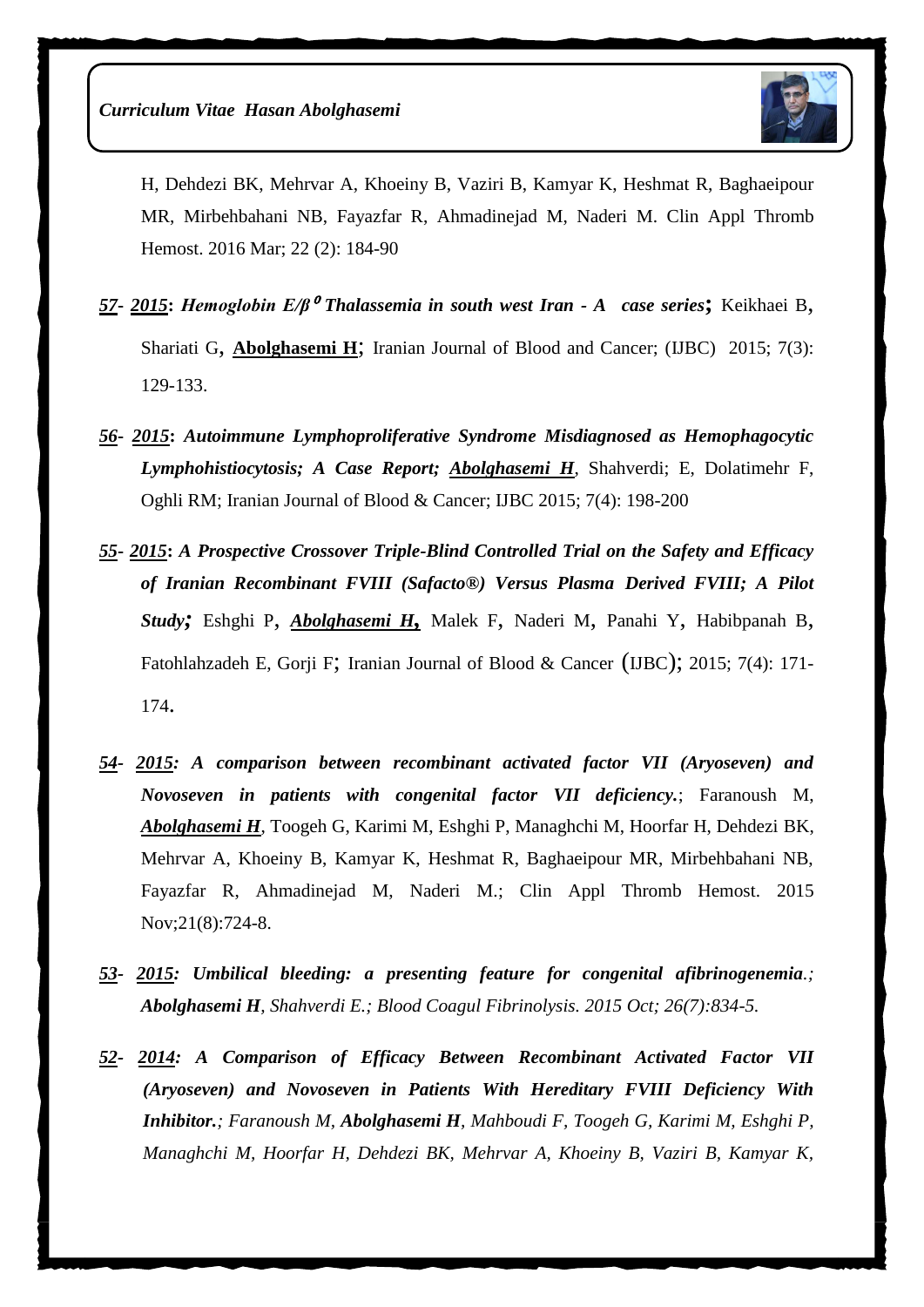

*Heshmat R, Baghaeipour MR, Mirbehbahani NB, Fayazfar R, Ahmadinejad M, Naderi M; Clin Appl Thromb Hemost. 2014 Oct 24.* 

- *51- 2014: [α:Non-α and Gγ:Aγ globin chain ratios in thalassemia intermedia patients treated](http://www.ncbi.nlm.nih.gov/pubmed/25183077)  [with hydroxyurea](http://www.ncbi.nlm.nih.gov/pubmed/25183077); Najjari A, Asouri M, Gouhari LH, Niaki HA, Nejad AS, Eslami SM, Abolghasemi H, Ataee R, Ebrahimi AA, Moshaei MR, Ahmadi AA; Asian Pac J Trop Biomed. 2014 May; 4(Suppl 1):S177-85.*
- *50- 2014: [Evaluation of the National Prevention Program in Iran, 2007-2009: the](http://www.ncbi.nlm.nih.gov/pubmed/24669933)  [Accomplishments and Challenges with Reflections on the Path Ahead.](http://www.ncbi.nlm.nih.gov/pubmed/24669933) Hadipour Dehshal M, Tabrizi Namini M, Ahmadvand A, Manshadi M, Sadeghian Varnosfaderani F, Abolghasemi H. Hemoglobin. 2014 Mar 26.*
- *49- 2014: [A Comparison Between Recombinant Activated Factor VII \(Aryoseven\) and](http://www.ncbi.nlm.nih.gov/pubmed/24651301)  [Novoseven in Patients With Congenital Factor VII Deficiency.](http://www.ncbi.nlm.nih.gov/pubmed/24651301) Faranoush M, Abolghasemi H, Toogeh G, Karimi M, Eshghi P, Managhchi M, Hoorfar H, Dehdezi BK, Mehrvar A, Khoeiny B, Kamyar K, Heshmat R, Baghaeipour MR, Mirbehbahani NB, Fayazfar R, Ahmadinejad M, Naderi M. Clin Appl Thromb Hemost. 2014 Mar 19.*
- *48- 2014: [The application of tissue-engineered preputial matrix and fibrin sealant for](http://www.ncbi.nlm.nih.gov/pubmed/24619583)  [urethral reconstruction in rabbit model.](http://www.ncbi.nlm.nih.gov/pubmed/24619583) Kajbafzadeh AM, Sabetkish S, Tourchi A, Amirizadeh N, Afshar K, Abolghasemi H, Elmi A, Talab SS, Eshghi P, Mohseni MJ.Int Urol Nephrol. 2014 Mar 12.*
- *47- 2014: [Cord blood banking activity in Iran National Cord Blood Bank: A two years](http://www.ncbi.nlm.nih.gov/pubmed/24262492)  [experience.](http://www.ncbi.nlm.nih.gov/pubmed/24262492) Jamali M, Atarodi K, Nakhlestani M, Abolghasemi H, Sadegh H, Faranoosh M, Golzade K, Fadai R, Niknam F, Zarif MN.Transfus Apher Sci. 2014 Feb;50(1):129- 35.*
- *46- 2014: [Human amniotic epithelial cells induce apoptosis of cancer cells: a new anti-tumor](http://www.ncbi.nlm.nih.gov/pubmed/24113429)  [therapeutic strategy.](http://www.ncbi.nlm.nih.gov/pubmed/24113429) Niknejad H, Khayat-Khoei M, Peirovi H, Abolghasemi H; Cytotherapy. 2014 Jan; 16(1):33-40.*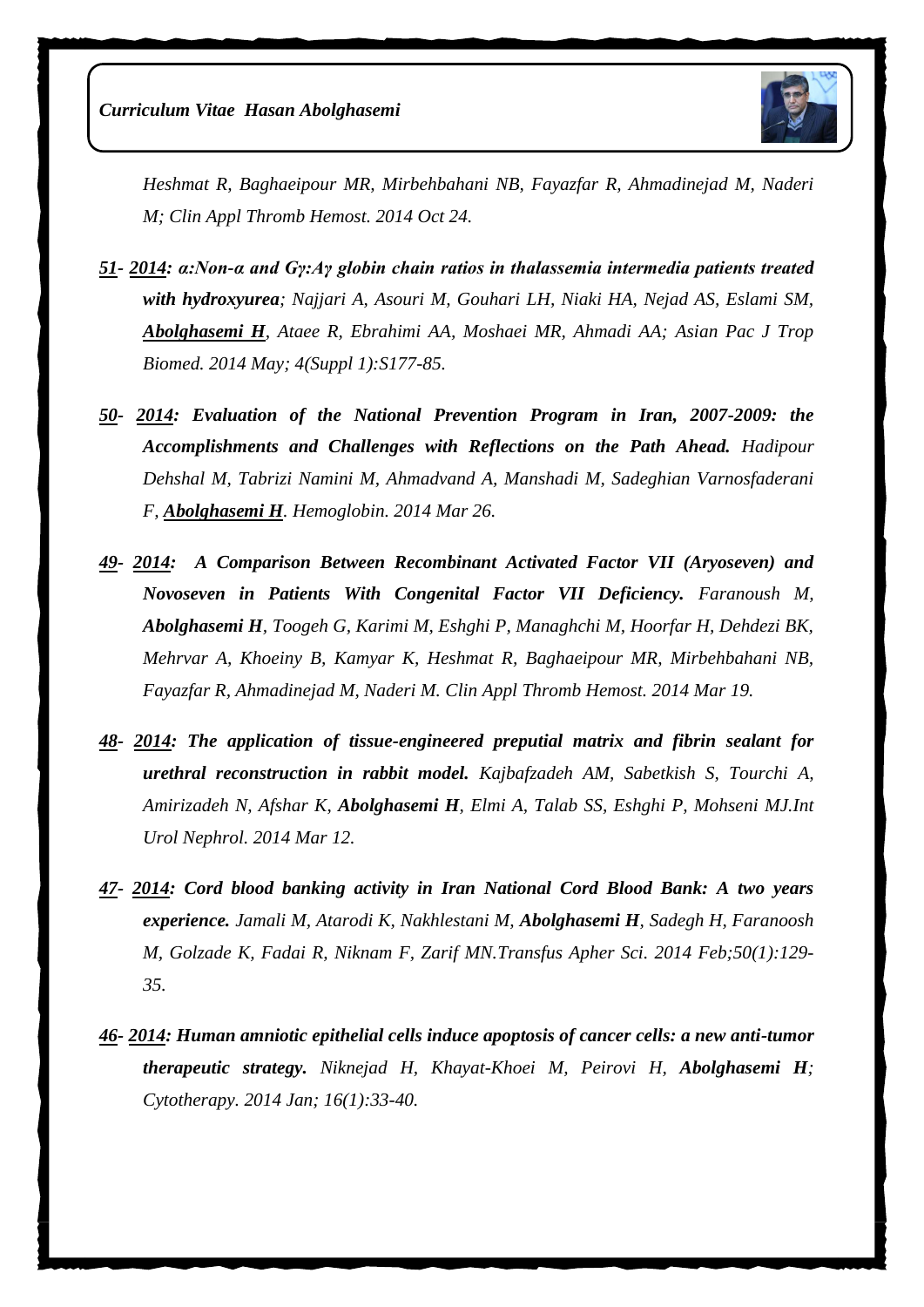

- *45- 2013: [Autologous fibrin sealant in tubeless percutaneous nephrolithotomy; a prospective](http://www.ncbi.nlm.nih.gov/pubmed/24078509)  [study.](http://www.ncbi.nlm.nih.gov/pubmed/24078509) Ziaee SA, Sarhangnejad R, Abolghasemi H, Eshghi P, Radfar MH, Ahanian A, Kardoust Parizi M, Amirizadeh N, Nouralizadeh A.Urol J. 2013 Sep 26; 10(3):999-1003.*
- *44- 2013: [Inhibition of HSP90 could be possible mechanism for anti-cancer property of](http://www.ncbi.nlm.nih.gov/pubmed/24054818)  [amniotic membrane](http://www.ncbi.nlm.nih.gov/pubmed/24054818). Niknejad H, Yazdanpanah G, Mirmasoumi M, Abolghasemi H, Peirovi H, Ahmadiani A. Med Hypotheses. 2013 Nov; 81(5):862-5.*
- *43- 2013: [A change in standard of minimum hemoglobin for male blood donors in Iran.](http://www.ncbi.nlm.nih.gov/pubmed/23768688) Maghsudlu M, Nasizadeh S, Abolghasemi H, Amini Kafiabad S, Razjou F, Aghamohamadi A, Deyhim MR, Esmailifar G. Transfus Apher Sci. 2013 Dec; 49(3): 463- 7.*
- *42- 2013: [Serum-free cryopreservation of human amniotic epithelial cells before and after](http://www.ncbi.nlm.nih.gov/pubmed/23685252)  [isolation from their natural scaffold.](http://www.ncbi.nlm.nih.gov/pubmed/23685252) Niknejad H, Deihim T, Peirovi H, Abolghasemi H. Cryobiology. 2013 Aug; 67(1):56-63.*
- *41- 2013: [Secular trends in the national and provincial births of new thalassemia cases in](http://www.ncbi.nlm.nih.gov/pubmed/23470148)  [Iran from 2001 to 2006.](http://www.ncbi.nlm.nih.gov/pubmed/23470148) Dehshal MH, Ahmadvand A, Darestani SY, Manshadi M, Abolghasemi H.Hemoglobin. 2013; 37(2):124-37.*
- *40- 2013: [Megakaryocytic differentiation of CD133+ hematopoietic stem cells by down](http://www.ncbi.nlm.nih.gov/pubmed/23321646)[regulation of microRNA-10a.](http://www.ncbi.nlm.nih.gov/pubmed/23321646) Zarif MN, Soleimani M, Abolghasemi H, Amirizade N, Arefian E, Rahimian A.Hematology. 2013 Mar; 18(2):93-100.*
- *39- 2012: [Seroprevalence of Hepatitis B Virus Infection and Its Risk Factors in the West of](http://www.ncbi.nlm.nih.gov/pubmed/23189228)  [Iran: A Population-based Study.](http://www.ncbi.nlm.nih.gov/pubmed/23189228) Alavian SM, Tabatabaei SV, Ghadimi T, Beedrapour F, Kafi-Abad SA, Gharehbaghian A, Abolghasemi H. Int J Prev Med. 2012 Nov; 3(11):770- 5.*
- *38- 2012: [Seroepidemiology of HBV infection in South-East of iran; a population based](http://www.ncbi.nlm.nih.gov/pubmed/22829987)  [study.](http://www.ncbi.nlm.nih.gov/pubmed/22829987) Salehi M, Alavian SM, Tabatabaei SV, Izadi Sh, Sanei Moghaddam E, Amini Kafi-Abad S, Gharehbaghian A, Khosravi S, Abolghasemi H. Iran Red Crescent Med J. 2012 May; 14(5):283-8.*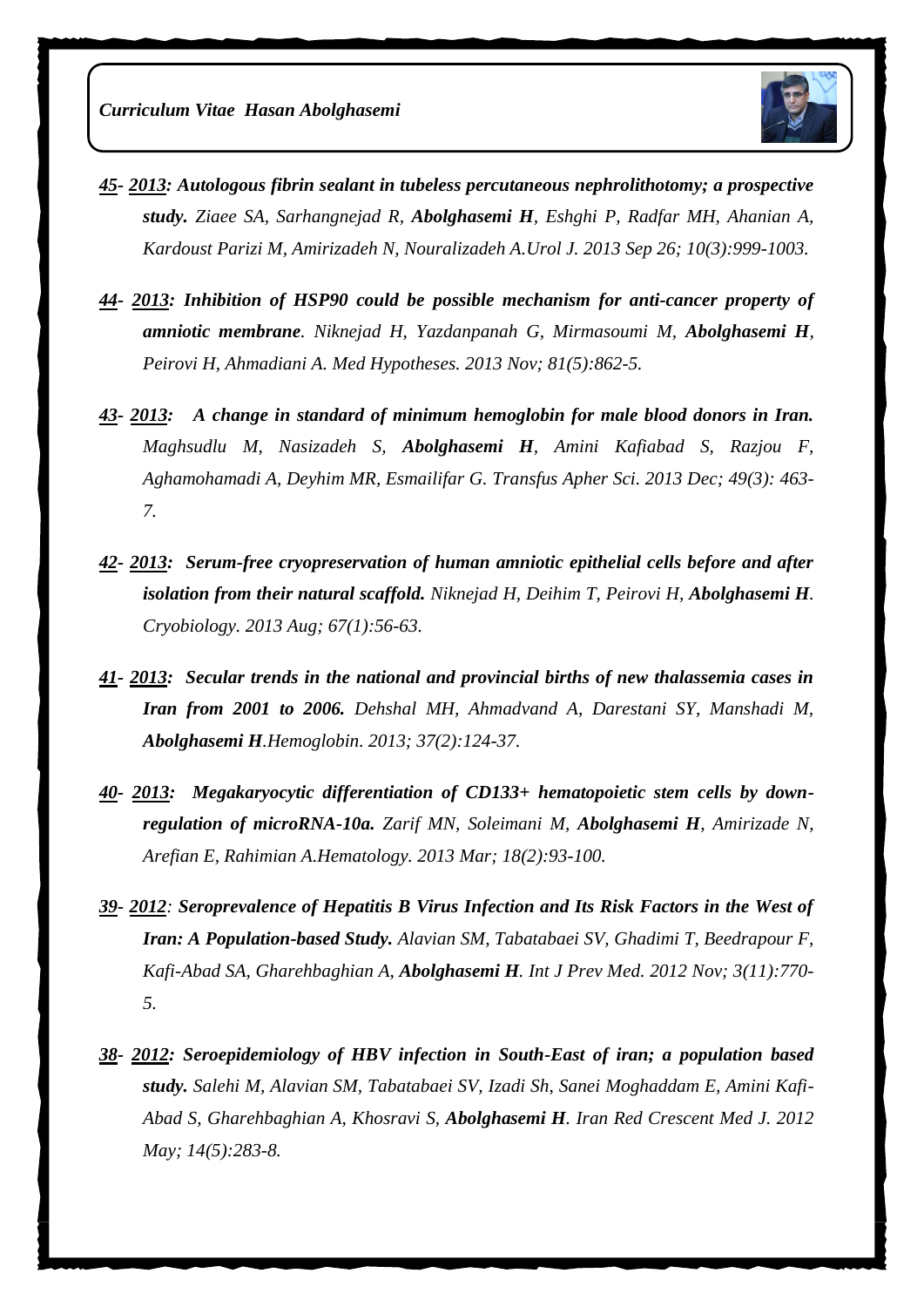*Curriculum Vitae Hasan Abolghasemi*



- *37- 2011: [The High Yield Expansion and Megakaryocytic Differentiation of Human](http://www.ncbi.nlm.nih.gov/pubmed/23508472)  [Umbilical Cord Blood CD133\(+\) Cells.](http://www.ncbi.nlm.nih.gov/pubmed/23508472) Nikougoftar Zarif M, Soleimani M, Abolghasemi H, Amirizade N, Abroun S, Kaviani S. Cell J. 2011 Fall; 13(3):173-8.*
- *36- 2011: [Social consequences of infected haemophilia cases in the Islamic Republic of Iran.](http://www.ncbi.nlm.nih.gov/pubmed/21796975) Cheraghali AM, Eshghi P, Abolghasemi H. East Mediterr Health J. 2011 Jun;17(6):552- 6.*
- *35- 2011: [Effects of CXCR1 and CXCR2 inhibition on expansion and differentiation of](http://www.ncbi.nlm.nih.gov/pubmed/21555225)  [umbilical cord blood CD133\(+\) cells into megakaryocyte progenitor cells.](http://www.ncbi.nlm.nih.gov/pubmed/21555225) Adeli EK, Abolghasemi H, Ebtekar M, Pourpak Z, Kheirandish M., Cytokine. 2011 Aug; 55(2):181- 7. Epub 2011 May 8.*
- *34- 2011: [Classification of Iranian patients with Glanzmann's Thrombasthenia using a flow](http://www.ncbi.nlm.nih.gov/pubmed/21526886)  [cytometric method.](http://www.ncbi.nlm.nih.gov/pubmed/21526886) Farsinejad A, Abolghasemi H, Kazemi A, Aghaiipour M, Hadjati E, Faranoush M, Jazebi M, Ala F., Platelets. 2011 Apr 28.*
- *33- 2011: [Full genome characterization of hepatitis B virus strains from blood donors in](http://www.ncbi.nlm.nih.gov/pubmed/21503905)  [Iran.](http://www.ncbi.nlm.nih.gov/pubmed/21503905) Garmiri P, Rezvan H, Abolghasemi H, Allain JP., J Med Virol. 2011 Jun; 83(6): 948-52. doi: 10.1002/jmv.21772.*
- *32- 2011: [Detection of malaria infection in blood transfusion: a comparative study among](http://www.ncbi.nlm.nih.gov/pubmed/21221645)  [real-time PCR, rapid diagnostic test and microscopy: sensitivity of Malaria detection](http://www.ncbi.nlm.nih.gov/pubmed/21221645)  [methods in blood transfusion.](http://www.ncbi.nlm.nih.gov/pubmed/21221645) Hassanpour G, Mohebali M, Raeisi A, Abolghasemi H, Zeraati H, Alipour M, Azizi E, Keshavarz H., Parasitol Res. 2011 Jun; 108(6):1519-23.*
- *31- 2011: [Single-donor fibrin sealant for repair of urethrocutaneous fistulae following](http://www.ncbi.nlm.nih.gov/pubmed/20634140)  [multiple hypospadias and epispadias repairs.](http://www.ncbi.nlm.nih.gov/pubmed/20634140) Kajbafzadeh AM, Abolghasemi H, Eshghi P, Alizadeh F, Elmi A, Shafaattalab S, Dianat S, Amirizadeh N, Mohseni MJ., J Pediatr Urol. 2011 Aug; 7(4):422-7.*
- *30- 2010: [Platelet growth factors suppress ex vivo expansion and enhance differentiation of](http://www.ncbi.nlm.nih.gov/pubmed/20854188)  [umbilical cord blood CD133\(+\) stem cells to megakaryocyte progenitor cells.](http://www.ncbi.nlm.nih.gov/pubmed/20854188) Noroozi Aghideh A, Kheirandish M, Abolghasemi H, Gharehbaghian A. Growth Factors. 2010 Dec;28(6):409-16. Epub 2010 Sep 21.*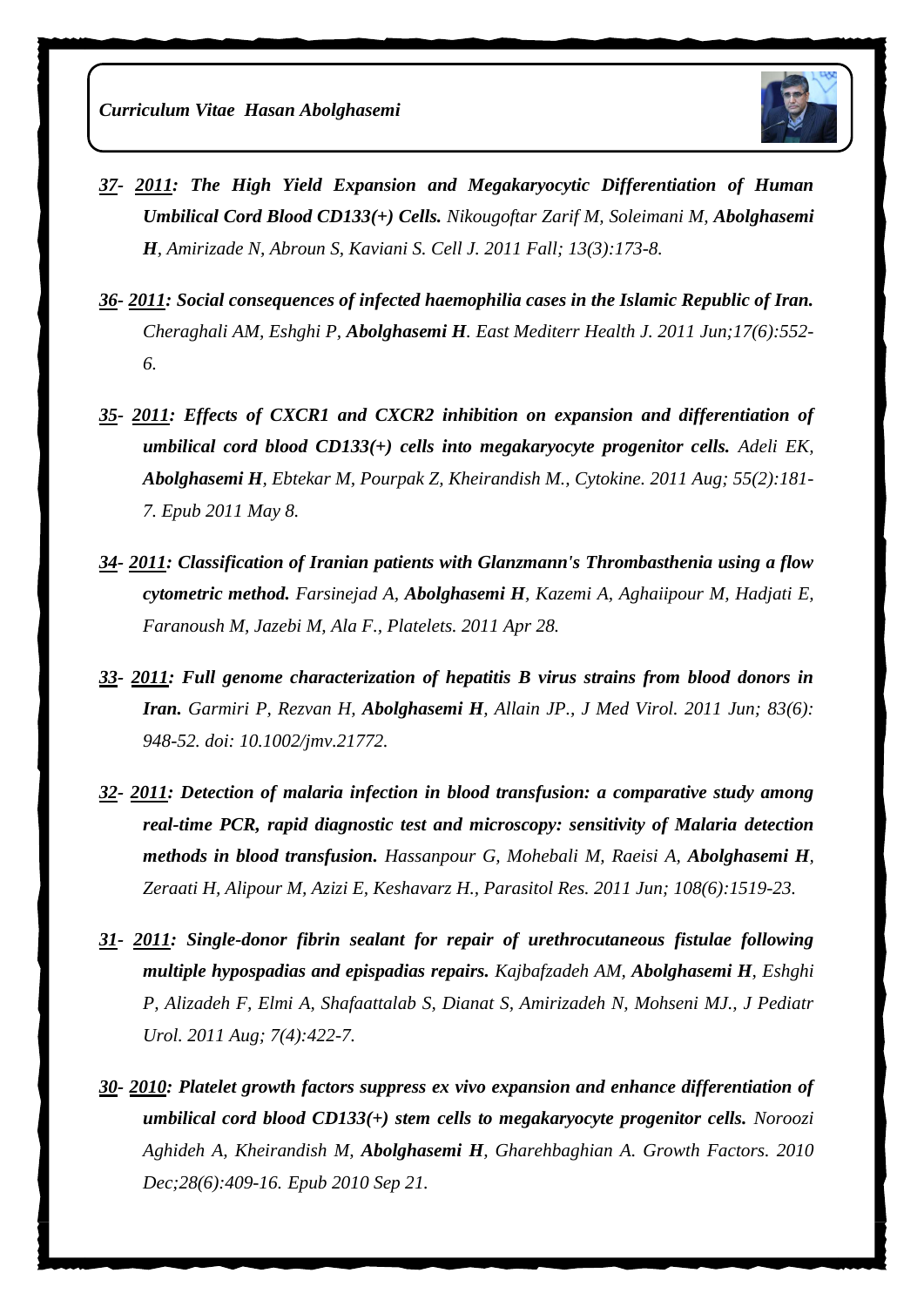

- *29- 2010: [Childhood physical abnormalities following paternal exposure to sulfur mustard](http://www.ncbi.nlm.nih.gov/pubmed/20630096)  gas in [Iran: a case-control study.](http://www.ncbi.nlm.nih.gov/pubmed/20630096) Abolghasemi H, Radfar MH, Rambod M, Salehi P, Ghofrani H, Soroush MR, Falahaty F, Tavakolifar Y, Sadaghianifar A, Khademolhosseini SM, Kavehmanesh Z, Joffres M, Burkle FM Jr, Mills EJ. Confl Health. 2010 Jul 14; 4:13.*
- *28- 2010: [Estimating blood transfusion requirements in preparation for a major earthquake:](http://www.ncbi.nlm.nih.gov/pubmed/20586006)  [the Tehran, Iran study.](http://www.ncbi.nlm.nih.gov/pubmed/20586006) Tabatabaie M, Ardalan A, Abolghasemi H, Holakouie Naieni K, Pourmalek F, Ahmadi B, Shokouhi M. Prehosp Disaster Med. 2010 May-Jun; 25(3):246- 52.*
- *27- 2010: [Blood donor incentives: A step forward or backward.](http://www.ncbi.nlm.nih.gov/pubmed/20376260) Abolghasemi H, Hosseini-Divkalayi NS, Seighali F. Asian J Transfus Sci. 2010 Jan; 4(1):9-13.*
- *26- 2010: Improving availability and affordability of plasma-derived medicines. Abdol Majid Cheraghali and Hassan Abolghasemi, Biologicals Journal, 2010 Feb 3.*
- *25- 2010: Seroprevalence of [hepatitis C virus: the first population-based study from Iran.](http://www.ncbi.nlm.nih.gov/pubmed/20362479) Merat S, Rezvan H, Nouraie M, Jafari E, Abolghasemi H, Radmard AR, Zaer-rezaii H, Amini-Kafiabad S, Maghsudlu M, Pourshams A, Malekzadeh R, Esmaili S. Int J Infect Dis. 2010 Sep; 14 Suppl 3:e113-6.*
- *24- 2010: [Seroprevalence and risk factors of hepatitis A virus infection in Iran: a population](http://www.ncbi.nlm.nih.gov/pubmed/20187662)  [based study.](http://www.ncbi.nlm.nih.gov/pubmed/20187662) Merat S, Rezvan H, Nouraie M, Abolghasemi H, Jamali R, Amini- Kafiabad S, Maghsudlu M, Pourshams A, Malekzadeh R. Arch Iran Med. 2010; 13(2):99-104.*
- *23- 2010: [Improving availability and affordability of plasma-derived medicines.](http://www.ncbi.nlm.nih.gov/pubmed/20137973) Cheraghali AM, Abolghasemi H. Biologicals. 2010 Jan; 38(1):81-6. Review.*
- *22- 2009: Trends on prevalence of hepatitis B virus infection among Iranian blood donors, 1998-2007. [Kafi-abad SA,](http://www.ncbi.nlm.nih.gov/pubmed?term=%22Kafi-abad%20SA%22%5BAuthor%5D&itool=EntrezSystem2.PEntrez.Pubmed.Pubmed_ResultsPanel.Pubmed_RVAbstract) [Rezvan H,](http://www.ncbi.nlm.nih.gov/pubmed?term=%22Rezvan%20H%22%5BAuthor%5D&itool=EntrezSystem2.PEntrez.Pubmed.Pubmed_ResultsPanel.Pubmed_RVAbstract) [Abolghasemi H.](http://www.ncbi.nlm.nih.gov/pubmed?term=%22Abolghasemi%20H%22%5BAuthor%5D&itool=EntrezSystem2.PEntrez.Pubmed.Pubmed_ResultsPanel.Pubmed_RVAbstract) Transfus Med. 2009 Aug; 19(4):189-94.*
- *21- 2009: Introduction to Iranian Blood Transfusion Organization and Blood Safety in Iran. H Abolghasemi,* M Maghsudlu, S Amini Kafi-Abad, A Cheraghali; Iranian J Publ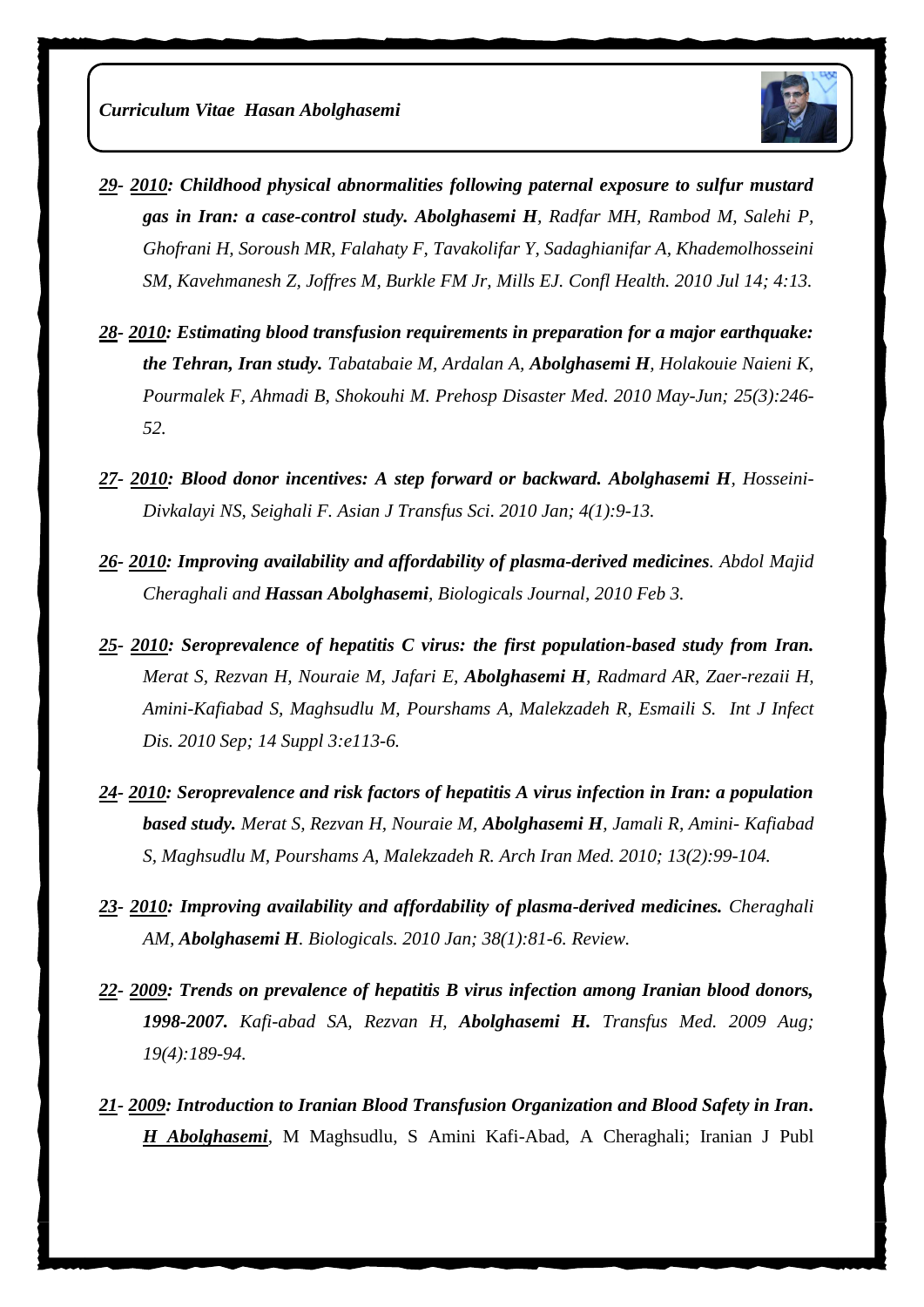

Health, Vol. 38, Suppl. 1, 2009, pp.82- 87, A supplementary Issue on:Iran's Achievements in Health, Three Decades after the Islamic Revolution.

- *20- 2009: Blood donation and donor recruitment in Iran from 1998 through 2007: ten years' experience. [Maghsudlu M](http://www.ncbi.nlm.nih.gov/pubmed?term=%22Maghsudlu%20M%22%5BAuthor%5D&itool=EntrezSystem2.PEntrez.Pubmed.Pubmed_ResultsPanel.Pubmed_RVAbstract), [Nasizadeh S](http://www.ncbi.nlm.nih.gov/pubmed?term=%22Nasizadeh%20S%22%5BAuthor%5D&itool=EntrezSystem2.PEntrez.Pubmed.Pubmed_ResultsPanel.Pubmed_RVAbstract), [Abolghasemi H,](http://www.ncbi.nlm.nih.gov/pubmed?term=%22Abolghasemi%20H%22%5BAuthor%5D&itool=EntrezSystem2.PEntrez.Pubmed.Pubmed_ResultsPanel.Pubmed_RVAbstract) [Ahmadyar S](http://www.ncbi.nlm.nih.gov/pubmed?term=%22Ahmadyar%20S%22%5BAuthor%5D&itool=EntrezSystem2.PEntrez.Pubmed.Pubmed_ResultsPanel.Pubmed_RVAbstract). Transfusion. 2009 Nov; 49(11):2346-51.*
- *19- 2009: [Prevalence and trends of human immunodeficiency virus, hepatitis B virus, and](http://www.ncbi.nlm.nih.gov/pubmed/19527477?itool=EntrezSystem2.PEntrez.Pubmed.Pubmed_ResultsPanel.Pubmed_RVDocSum&ordinalpos=4)  [hepatitis C virus among blood donors in Iran, 2004 through 2007.](http://www.ncbi.nlm.nih.gov/pubmed/19527477?itool=EntrezSystem2.PEntrez.Pubmed.Pubmed_ResultsPanel.Pubmed_RVDocSum&ordinalpos=4) Kafi-abad SA, Rezvan H, Abolghasemi H, Talebian A.Transfusion. 2009 Oct; 49(10):2214-20.*
- *18- 2009: [The prevalence of hepatitis B surface antigen and anti-hepatitis B core antibody in](http://www.ncbi.nlm.nih.gov/pubmed/19400598?itool=EntrezSystem2.PEntrez.Pubmed.Pubmed_ResultsPanel.Pubmed_RVDocSum&ordinalpos=5)  [Iran: a population-based study](http://www.ncbi.nlm.nih.gov/pubmed/19400598?itool=EntrezSystem2.PEntrez.Pubmed.Pubmed_ResultsPanel.Pubmed_RVDocSum&ordinalpos=5). Merat S, Rezvan H, Nouraie M, Jamali A, Assari S, Abolghasemi H, Radmard AR, Zaer-Rezaii H, Zeid-Abadi-Nejhad M, Hosseini MR, Amini-Kafiabad S, Maghsudlu M, Pourshams A, Malekzadeh R. Arch Iran Med. 2009 May;12(3):225-31.*
- *17- 2009: [Plasma fractionation, a useful means to improve national transfusion system and](http://www.ncbi.nlm.nih.gov/pubmed/19347989?itool=EntrezSystem2.PEntrez.Pubmed.Pubmed_ResultsPanel.Pubmed_RVDocSum&ordinalpos=6)  [blood safety: Iran experience.](http://www.ncbi.nlm.nih.gov/pubmed/19347989?itool=EntrezSystem2.PEntrez.Pubmed.Pubmed_ResultsPanel.Pubmed_RVDocSum&ordinalpos=6) Cheraghali AM, Abolghasemi H. Haemophilia. 2009 Mar; 15(2):487-93.*
- *16- 2008: [Revisiting blood transfusion preparedness: experience from the Bam earthquake](http://www.ncbi.nlm.nih.gov/pubmed/19189607?itool=EntrezSystem2.PEntrez.Pubmed.Pubmed_ResultsPanel.Pubmed_RVDocSum&ordinalpos=7)  [response.](http://www.ncbi.nlm.nih.gov/pubmed/19189607?itool=EntrezSystem2.PEntrez.Pubmed.Pubmed_ResultsPanel.Pubmed_RVDocSum&ordinalpos=7) Abolghasemi H, Radfar MH, Tabatabaee M, Hosseini-Divkolayee NS, Burkle FM Jr. Prehosp Disaster Med. 2008 Sep-Oct; 23(5):391-4.*
- *15- 2008: [Status of blood transfusion services in](http://www.ncbi.nlm.nih.gov/pubmed/20041072?itool=EntrezSystem2.PEntrez.Pubmed.Pubmed_ResultsPanel.Pubmed_RVDocSum&ordinalpos=10) Iran. Gharehbaghian A, Abolghasemi H, Namini MT. Asian J Transfus Sci. 2008 Jan; 2(1):13-7.*
- *14- 2008: Persistent alanine aminotransferase elevation among the general Iranian population: Prevalence and causes. World J Gastroenterol. 2008 May 14; 14(18):2867- 71. PMID: 18473412 [PubMed - in process]*
- *13- 2007: [Seroepidemiologic study of hepatitis B virus, hepatitis C virus, human](http://www.ncbi.nlm.nih.gov/pubmed/19093512?itool=EntrezSystem2.PEntrez.Pubmed.Pubmed_ResultsPanel.Pubmed_RVDocSum&ordinalpos=8)  [immunodeficiency virus and syphilis infections in Iranian blood donors.](http://www.ncbi.nlm.nih.gov/pubmed/19093512?itool=EntrezSystem2.PEntrez.Pubmed.Pubmed_ResultsPanel.Pubmed_RVDocSum&ordinalpos=8) Khedmat H,*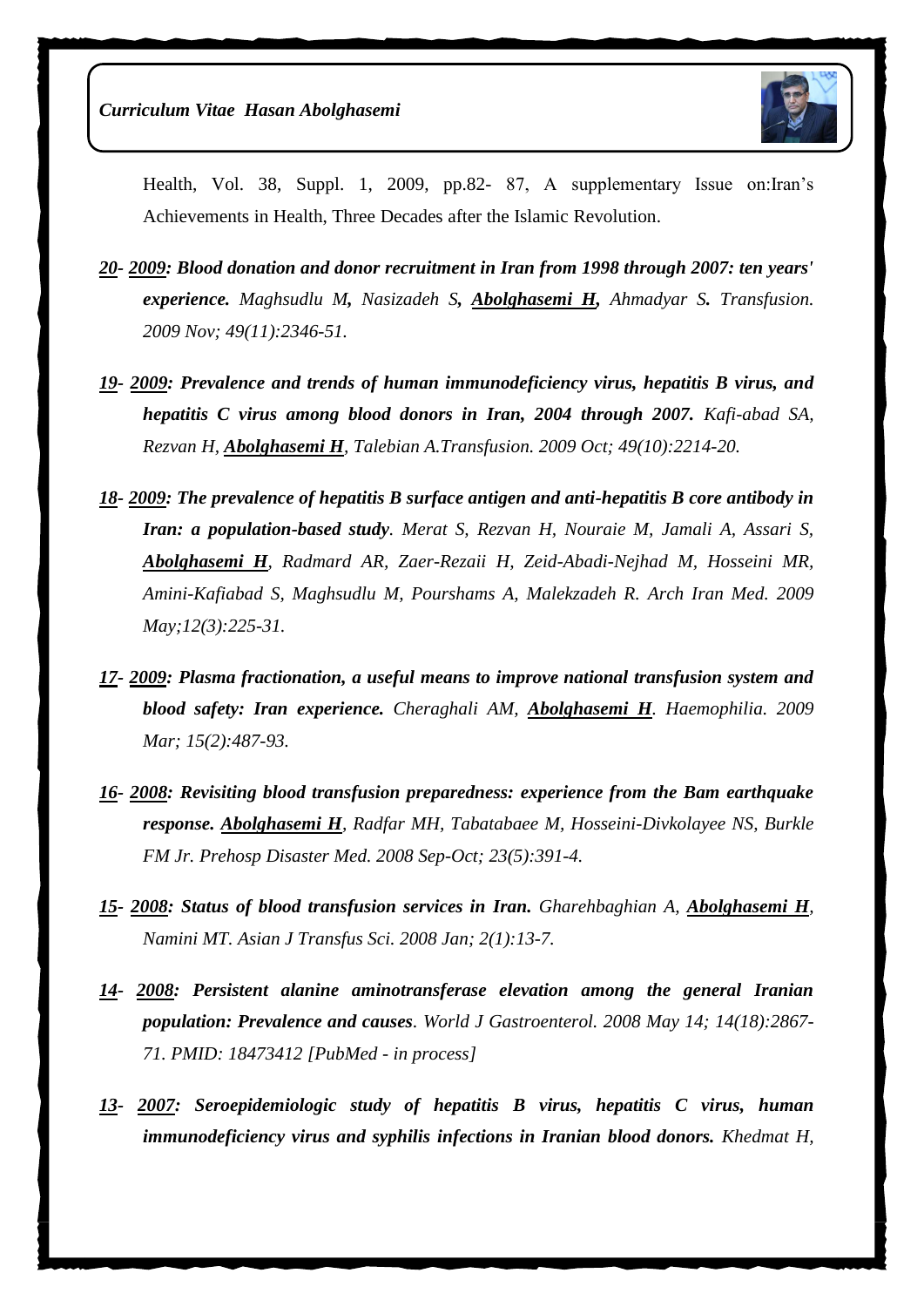*Curriculum Vitae Hasan Abolghasemi*



*Fallahian F, Abolghasemi H, Alavian SM, Hajibeigi B, Miri SM, Jafari AM. Pak J Biol Sci. 2007 Dec 15; 10(24):4461-6.*

- *12- 2007: Thalassemia in Iran: epidemiology, prevention, and management. Abolghasemi H, Amid A, Zeinali S, Radfar MH, Eshghi P, Rahiminejad MS, Ehsani MA, Najmabadi H, Akbari MT, Afrasiabi A, Akhavan-Niaki H, Hoorfar H. J Pediatr Hematol Oncol. 2007 Apr; 29(4):233-8.*
- *11- 2007: Serum gamma-glutamyltransferase, alanine aminotransferase, and aspartate aminotransferase activity in Iranian healthy blood donor men; Khedmat H, Fallahian F, Abolghasemi H, Hajibeigi B, Attarchi Z, Alaeddini F, Holisaz MT, Pourali M, Sharifi S, Zarei N. World J Gastroenterol. 2007 Feb 14; 13(6):889-94*
- *10- 2007: Transfusion-transmitted infections among multitransfused patients in Iran: a review. [Rezvan H,](http://www.ncbi.nlm.nih.gov/pubmed?term=Rezvan%20H%5BAuthor%5D&cauthor=true&cauthor_uid=18067646) [Abolghassemi H](http://www.ncbi.nlm.nih.gov/pubmed?term=Abolghassemi%20H%5BAuthor%5D&cauthor=true&cauthor_uid=18067646), [Kafiabad SA.](http://www.ncbi.nlm.nih.gov/pubmed?term=Kafiabad%20SA%5BAuthor%5D&cauthor=true&cauthor_uid=18067646) [Transfus Med.](http://www.ncbi.nlm.nih.gov/pubmed/?term=Transfusion-transmitted+infections+among+multitransfused+patients+in+Iran%3A+a+review) 2007 Dec; 17(6):425- 33.*
- *9- 2007: [Efficacy of topical ophthalmic prophylaxis in prevention of ophthalmia](http://www.ncbi.nlm.nih.gov/pubmed/17326893)  [neonatorum.](http://www.ncbi.nlm.nih.gov/pubmed/17326893) Matinzadeh ZK, Beiragdar F, Kavemanesh Z, Abolgasemi H, Amirsalari S. Trop Doct. 2007 Jan; 37(1):47-9.*
- *8- 2006: [Pediatric trauma at tertiary-level hospitals in the aftermath of the Bam, Iran](http://www.ncbi.nlm.nih.gov/pubmed/17297904)  [Earthquake.](http://www.ncbi.nlm.nih.gov/pubmed/17297904) Sabzehchian M, Abolghasemi H, Radfar MH, Jonaidi-Jafari N, Ghasemzadeh H, Burkle FM Jr. Prehosp Disaster Med. 2006 Sep-Oct; 21(5):336-9.*
- *7- 2006: [International medical response to a natural disaster: lessons learned from the Bam](http://www.ncbi.nlm.nih.gov/pubmed/16892878)  [earthquake experience.](http://www.ncbi.nlm.nih.gov/pubmed/16892878) Abolghasemi H, Radfar MH, Khatami M, Nia MS, Amid A, Briggs SM. Prehosp Disaster Med. 2006 May-Jun; 21(3):141-7.*
- *6- 2005: [Iranian military forces in the Bam earthquake.](http://www.ncbi.nlm.nih.gov/pubmed/16435759) Abolghasemi H, Poorheidari G, Mehrabi A, Foroutan G; Mil Med. 2005 Oct; 170(10):859-61.*
- *5- 2005: [The IVS-II-1 \(G-->a\) beta0-thalassemia mutation in cis with HbA2-Troodos](http://www.ncbi.nlm.nih.gov/pubmed/16370491)  [\[delta116\(G18\)Arg-->Cys \(CGC-->TGC\)\] causes a complex prenatal diagnosis in an](http://www.ncbi.nlm.nih.gov/pubmed/16370491)*